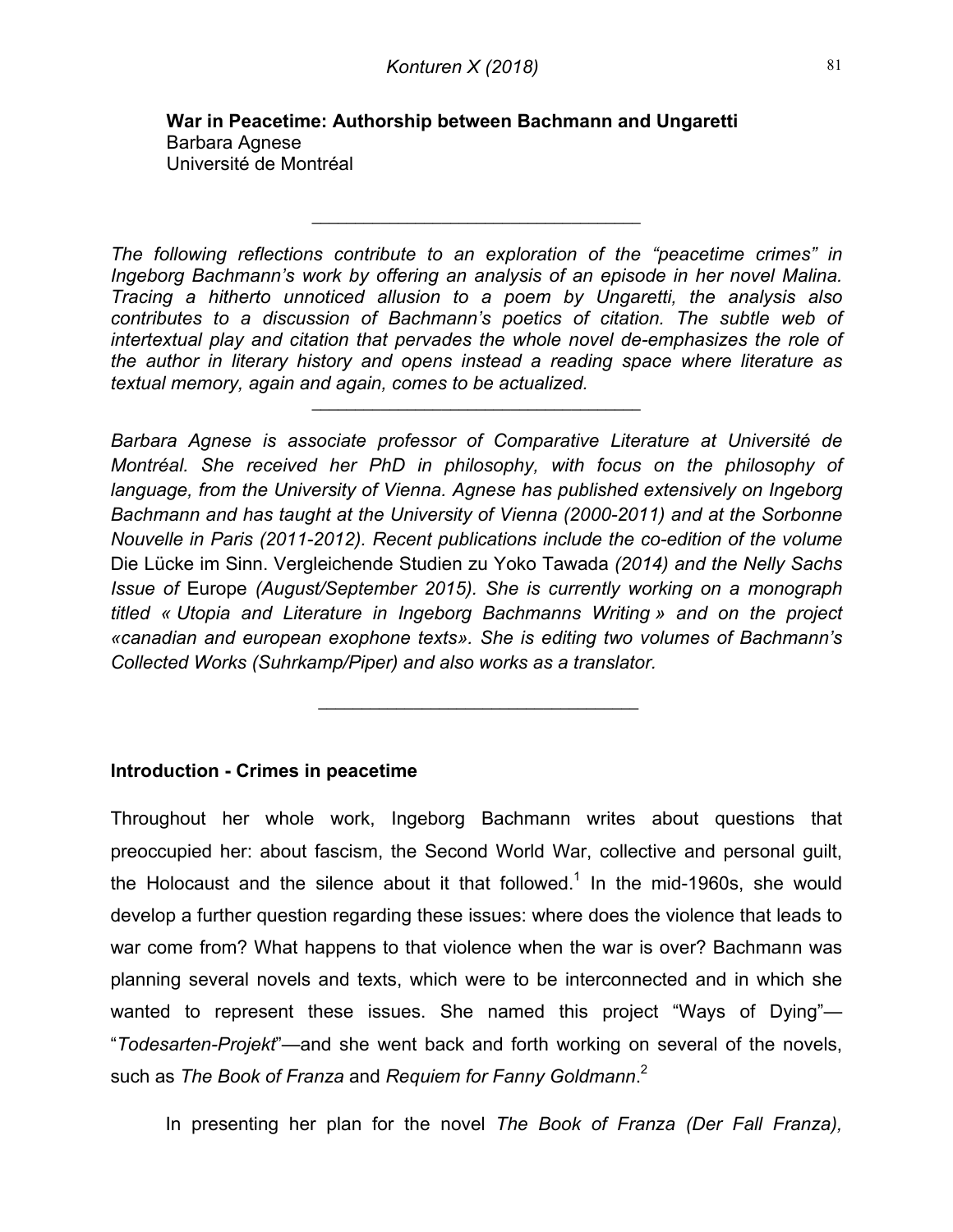Bachmann develops a complex of ideas that is central to her poetics. She searches for the "virus of crime," for something that has not vanished after the end of the war, that lingers in this world, that has not disappeared:

> "Es ist mir und wahrscheinlich auch Ihnen oft durch den Kopf gegangen, wohin das Virus Verbrechen gegangen ist – es kann doch nicht vor zwanzig Jahren plötzlich aus unserer Welt verschwunden sein [...]"<sup>3</sup>

> "I've often wondered, and perhaps it has passed through your minds as well, just where the virus of crime escaped to—it cannot have simply disappeared from our world twenty years ago [...]  $[$ i.e., in 1945]<sup> $4$ </sup>

In these pages, written around the mid-1960s, the author refers to a form of "private fascism" and to crimes that persist in peacetime and occur "within the boundaries of law and convention." It is the task of literature to "uncover" these crimes, and to help comprehend these "ways of dying" (*Todesarten*) that, according to Bachmann, are caused by a situation or by someone, and that take place right "here." She insists "[…] dass man hier eben nicht stirbt, hier wird man ermordet" ("indeed one does not die here, here one is being murdered").<sup>5</sup>

In 1971, Bachmann replaces the war/peace dichotomy with a continuity of the two concepts:

> Über den Krieg kann jeder etwas schreiben, und der Krieg ist immer schrecklich. Aber über den Frieden etwas zu schreiben, über das, was wir Frieden nennen, denn das ist der Krieg... Der Krieg, der wirkliche Krieg, ist nur die Explosion dieses Krieges, der der Frieden ist*.*

> Anyone can write about war, and war is always terrible. But to write something about peace, about that which we call peace, for that is the war  $\ldots$  War, actual war, is but the explosion of this war, which is peace.<sup>6</sup>

Furthermore: "Es ist ein so großer Irrtum zu glauben, dass man nur in einem Krieg ermordet wird […] - man wird mitten im Frieden ermordet." ("It is a terrible error to believe that one is only killed in a war  $(...)$  – one is being murdered in the midst of peace.").<sup>7</sup> In Bachmann's projected "series of novels", one leitmotif that unfolds from one novel to the next is a meticulous literary exploration of these "peacetime crimes", crimes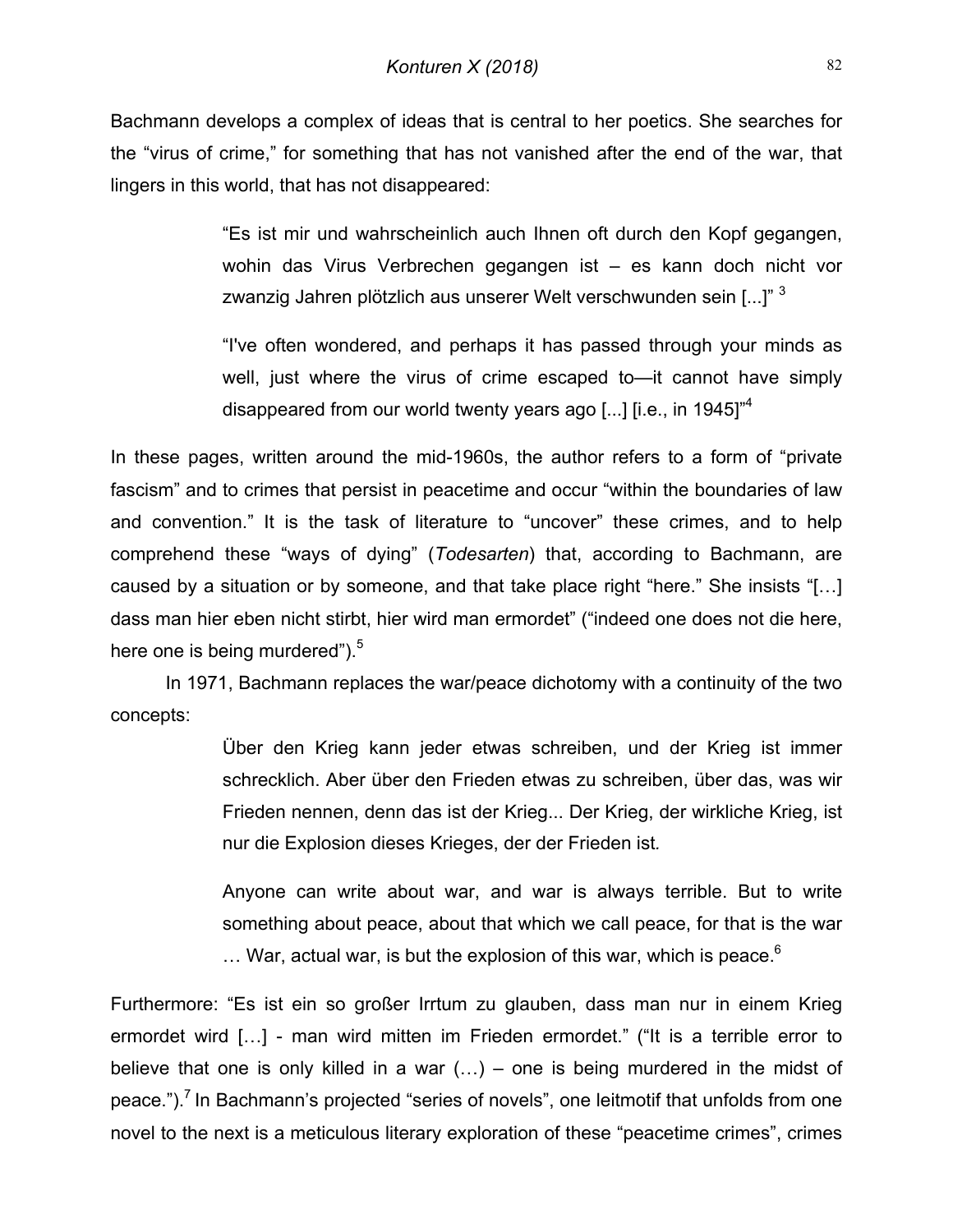that are part and parcel of our daily lives, yet invisible through normalization. This exploration produced the only novel that Bachmann was able to publish in her lifetime: *Malina* (1971). The moment when "peace" begins to mean "war," when words begin to connote their opposite, is the moment when the appearance of normality maintained by conventional language begins to fall apart. The etiology of the crimes (and diseases) is therefore inseparable from a critique of existing language, and from the struggle for a new language to describe them. In the context of Bachmann's novel, this struggle for language takes place within the narrating subject itself. As many commentators have noted,<sup>8</sup> the novel *Malina* sees the creation of a double character, the figure of a double "self," consisting of a feminine "I", the first-person narrator, who searches for a language to narrate, and a Mr. Malina, historian and archivist, who listens to and collects the stories told by the feminine "I."

In the unfinished novel *The Book of Franza—*discussed in greater detail in Sonja Boos's contribution to this volume—, fascism is situated in the realm of the private: the title character Franziska Ranner is being 'read to death.' Her husband Leo Jordan claims for himself the authority to interpret her. Brutally imposing his own interpretations on her and her words, he systematically destroys Franza's efforts to make sense of her words, her situation, and ultimately herself. Jordan is also said to be working on a book about the delayed aftereffects suffered by concentration camp inmates, while his wife Franza, in trying to escape from him, ends up encountering a medical doctor who has committed crimes during the war: war crimes and peacetime crimes turn out to be intimately connected.

In *Malina*, too, the war crimes of the past are not really past. They persist and reach into the present, and they surface in the book's second chapter, where the narrating feminine "I" is haunted by nightmares of gas chambers, silencing, and situations reminiscent of deportation and the Shoah. $9$  Society itself in its entirety is dubbed "the biggest murder scene" ("der allergrößte Mordschauplatz"), a site of "universal prostitution", and a "universal black market."<sup>10</sup> Violence pervades society and impacts the innermost construction of the self. In the whole novel, murder and destruction in the midst of peace are omnipresent themes. But here, what brings about the destruction of the "I" is more elusive than in *Franza*, harder to name, and part and parcel of the 'everyday' workings of language, society, and civilization itself.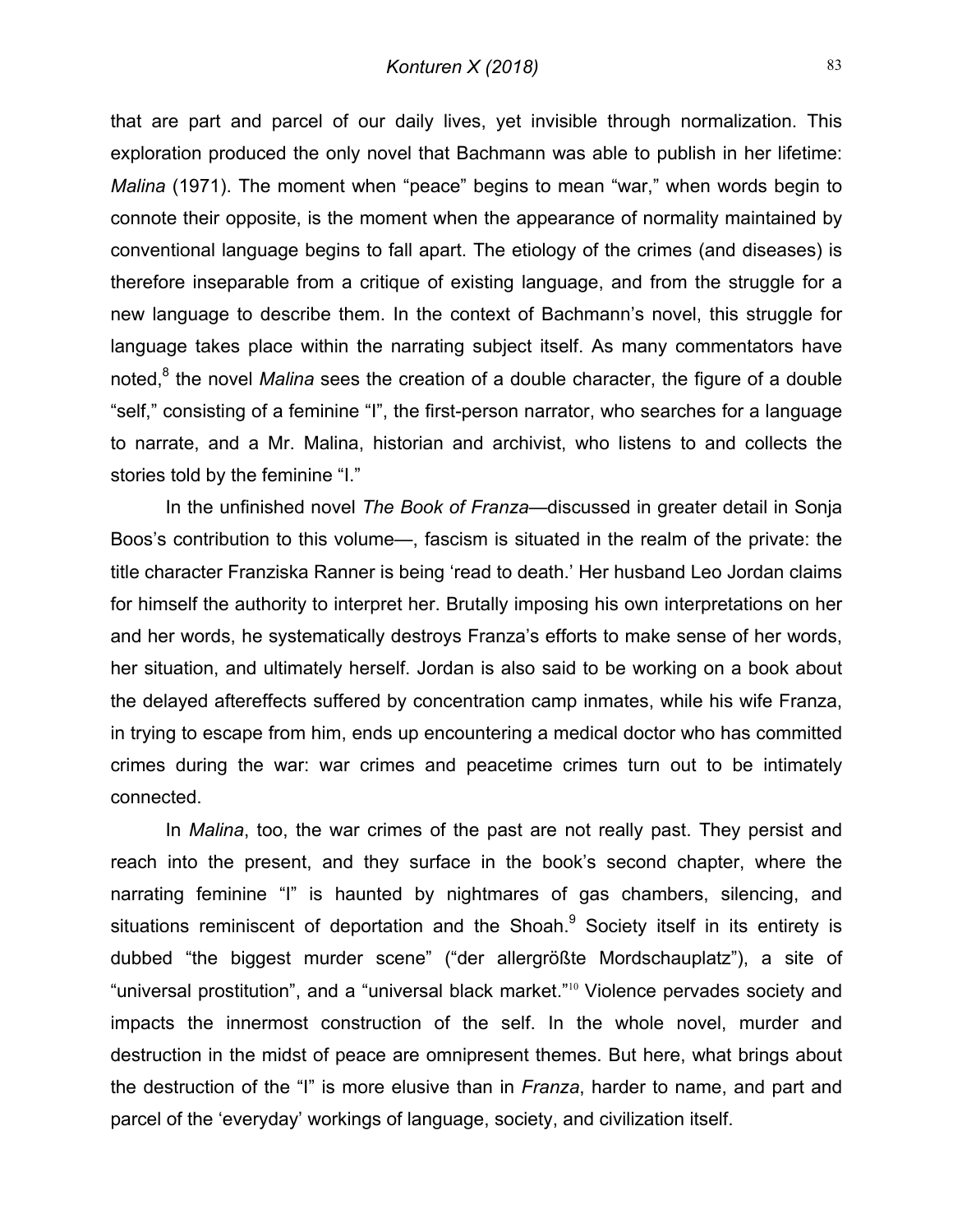"Die Gesellschaft ist der allergrößte Mordschauplatz. In der leichtesten Art sind in ihr seit jeher die Keime zu den unglaublichsten Verbrechen gelegt worden, die den Gerichten dieser Welt für immer unbekannt bleiben. […] alle Friedensspiele, so geben sie sich nämlich aus, als wären es keine Kriegsspiele, [habe ich] in ihrer ganzen Ungeheuerlichkeit zu spüren bekommen."<sup>11</sup>

"Society is the biggest murder scene of them all. In it the seeds of the most incredible crimes are sown in the subtlest manner, crimes which remain forever unknown to the courts of this world. […] I [have] felt the full effects of these peace games – that's how they're passed off, as if they weren't really war games – in all their monstrousness. $12$ 

How are we to understand this? What are these crimes that remain unknown to the courts?

### **War in peacetime - Marcel, the clochard**

One instance of a peacetime crime that surfaces in the novel *Malina* can illustrate, for the purposes of this essay, the sudden virulent indistinguishability between war and peace, and thus the nature of the crimes Bachmann explores in her novel. This is a passage problematizing the "representations of a time that one called the first post-war era" ("Darstellungen [...] von einer Zeit, die man die erste Nachkriegszeit nannte").<sup>13</sup> The narrating "I" begins to tell the story of a clochard named Marcel, set in the "post-war" time when she herself was in Paris, and when the war was supposedly already a thing of the past:

> "In Paris hatte ich meistens kein Geld, aber immer, wenn das Geld zu Ende ging, musste ich damit etwas Besonderes machen […].

> Damals, in der Nähe der **Rue Monge**, auf dem Weg zur **Place de la Contrescarpe**, kaufte ich in dem kleinen Bistro, das die ganze Nacht auf hatte, zwei Flaschen Rotwein, aber dann auch noch eine Flasche Weißwein […]. Die Männer schliefen oder taten, als schliefen sie, und ich schlich zu ihnen hin und legte die Flaschen nieder, nahe genug, dass ein Irrtum ausgeschlossen war. Sie mussten verstehen, dass sie rechtens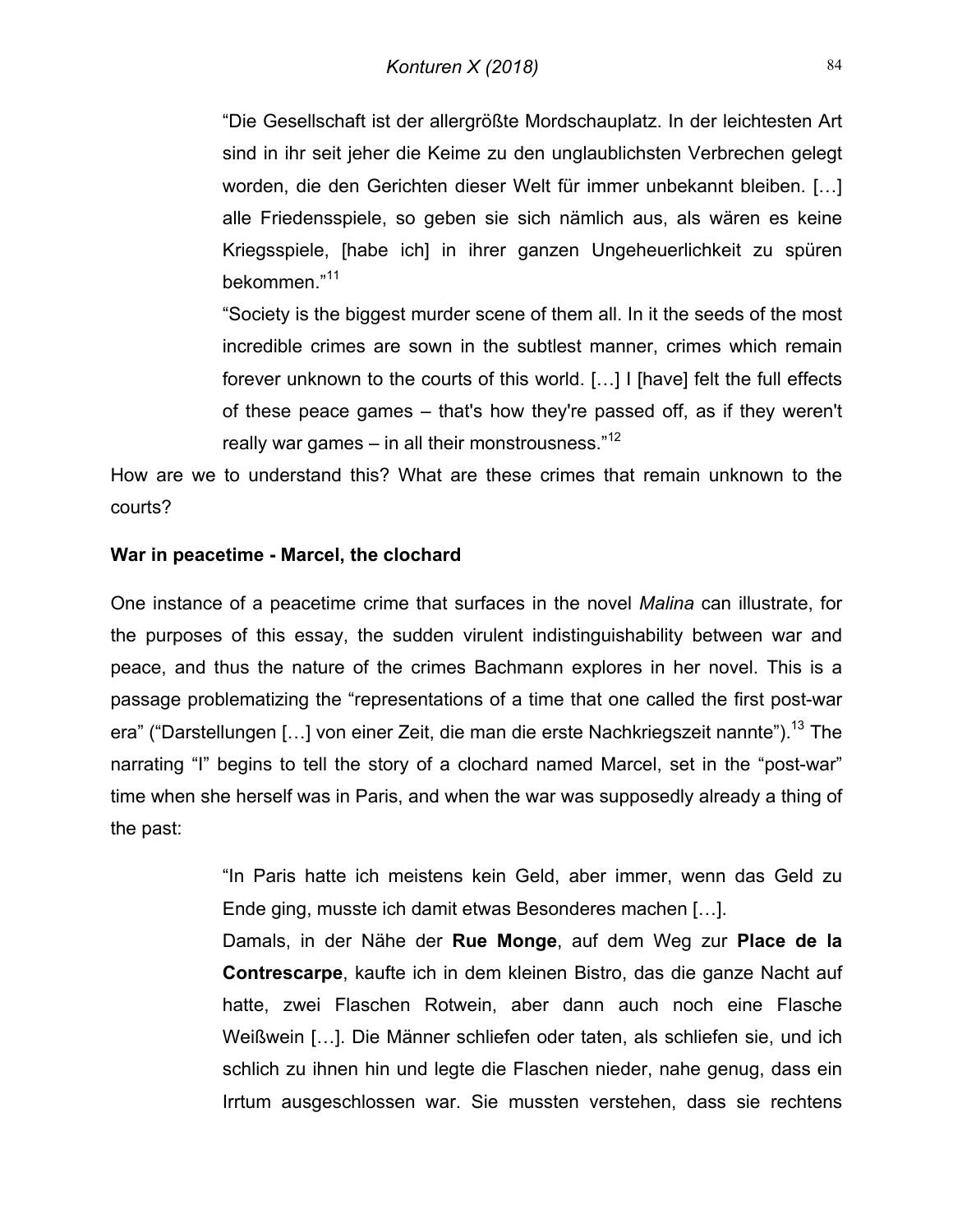ihnen gehörten […] Unter den Männern in Paris, aber ich weiss nicht, ob es der in der Nacht aufgewachte war, hieß einer Marcel, nur sein Name blieb mir in Erinnerung, ein Stichwort neben anderen Stichworten wie **Rue Monge**, wie zwei oder drei Hotelnamen […] Von Marcel aber weiß ich, dass er nicht mehr lebt, und er ist auf eine ungewöhnliche Art gestorben  $...$ <sup>14</sup>

"In Paris I usually had no money, but always, whenever the money was coming to an end, I had to spend it on something special [...]. Back then, in the vicinity of the **Rue Monge**, on the way to **Place de la Contrescarpe**, I bought two bottles of red wine in a little bistro that was open all night, and then a bottle of white wine as well. [...] The men slept or acted as if they were sleeping, and I crept over to them and placed the bottles near enough to avoid misunderstanding. They had to understand the bottles were theirs by right. […] Among the men in Paris, but I don't know whether it was he who had woken up in the night, there was one called **Marcel**, his name is all I remember, a catchword next to other catchwords like **Rue Monge**, like the name of two or three hotels [...] But I do know that Marcel is no longer alive, and that he died in a most unusual wayl  $\ldots$ <sup>15</sup>

At this point, Malina interrupts the effort of the "I" to tell Marcel's story. She retorts:

"[…] du wirst es noch bereuen, dass Du das sehr wunderliche Ende von Marcel nicht erfahren hast, **denn außer mir könnte es heute schon niemand mehr erzählen**."16

"[...] later on you'll regret you didn't hear the very amazing end of Marcel : **apart from myself, there is nobody who could tell it any more today**."<sup>17</sup>

What follows after this interruption is a long sequence mixing narration by the firstperson narrator with her dialogues with Malina, all with a strong focus on an untellable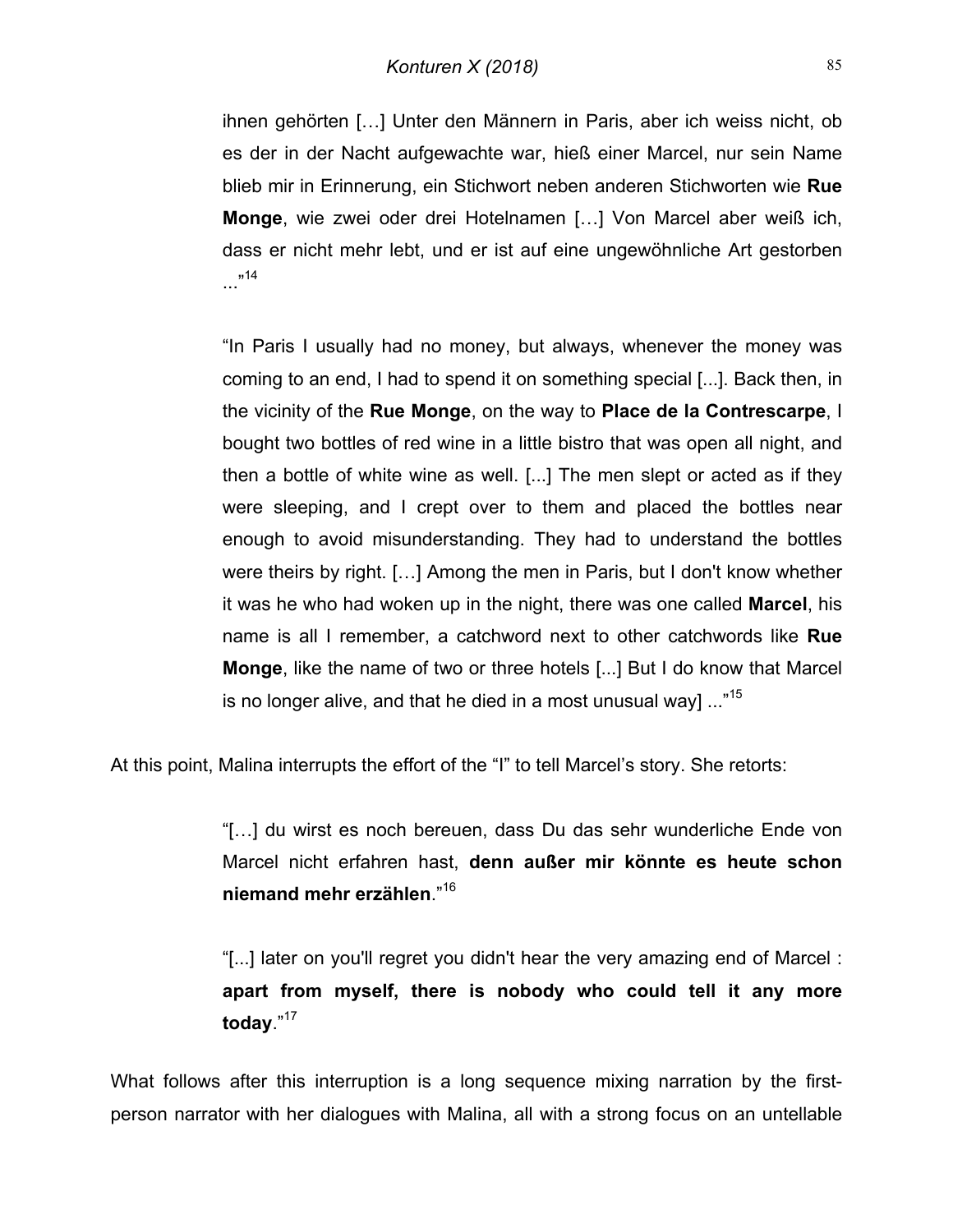violence the "I" experiences. Finally, the narrator returns to the story of Marcel's death:

"Marcel aber ist so gestorben: Eines Tages sollten alle clochards von Paris aus dem Stadtbild entfernt werden. Die Fürsorge, die alleröffentlichste Fürsorge, die auch für ein anständiges Stadtbild sorgt, ist zusammen mit der Polizei gekommen in die **Rue Monge**, und weiter wollte man nichts, nur die alten Männer zurückführen in das Leben und deswegen zuerst einmal waschen und säubern für das Leben. Marcel ist aufgestanden und mitgegangen, ein sehr friedlicher Mann, auch nach ein paar Gläsern Wein noch ein weiser, widerstandsloser Mann. Es war ihm vermutlich völlig gleichgültig an diesem Tag, dass sie kamen, und vielleicht dachte er auch, dass er wieder zurückkönne auf seinen guten Platz auf der Straße, wo die warme Luft der Metro durch die Schächte heraufkommt. **Aber in dem Waschsaal, für das Gemeinwohl, mit den vielen Duschen**, **kam auch die Reihe an ihn, sie haben ihn unter die Dusche gestellt**, die sicher nicht zu heiss und nicht zu kalt war, nur ist er zum ersten Mal nackt gewesen nach vielen Jahren und unter das Wasser gekommen. **Ehe es jemand begreifen und nach ihm langen konnte, war er schon umgefallen und auf der Stelle tot**. Du siehst, was ich meine! Malina sieht mich etwas unsicher an […] Aber ich spüre wieder einmal die Dusche, ich weiß, was man Marcel nicht hätte wegwaschen dürfen. Wenn jemand in der Ausdünstung seines Glücks lebt, wenn für jemand nicht mehr viel Worte da sind, sondern nur das ,Vergelts Gott', ,Gott soll es Ihnen vergelten', soll man ihn nicht zu waschen versuchen, nicht wegwaschen, was für jemand gut ist, jemand säubern wollen, für ein neues Leben, das es nicht gibt."18

"Marcel, however, died in the following manner: One day all the clochards of Paris were to be removed from the city. The welfare office, which is also responsible for the city's maintaining a decent image, entered the **Rue Monge** accompanied by the police, where they only wanted to reassimilate the old men into life, and the first step consisted in washing them and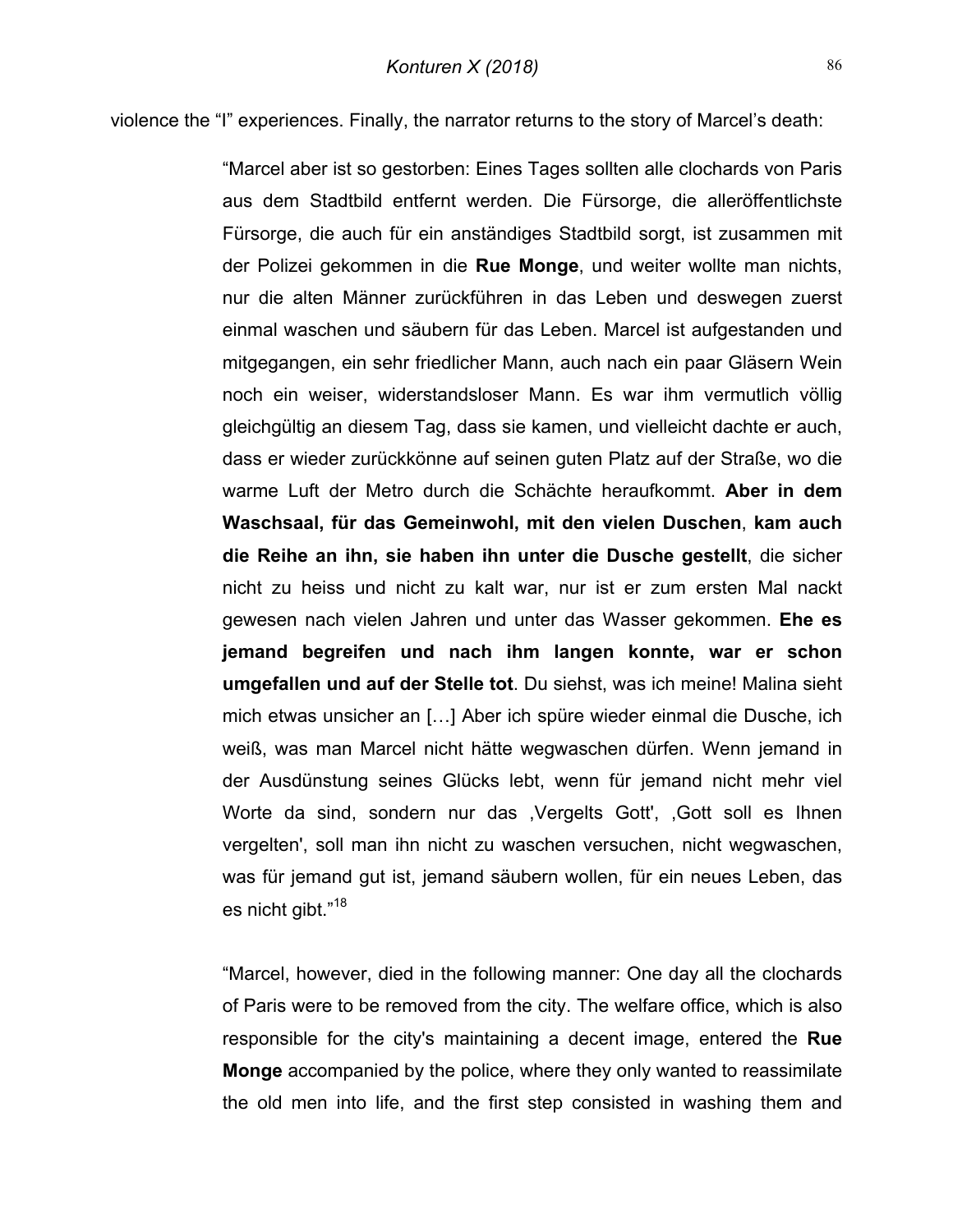making them clean for the same life. Marcel rose and went with them, a very peaceful man, moreover a wise, docile man even after a few glasses of wine. Presumably their coming that day didn't matter to him in the least, and maybe he also thought he'd be able to return to his good place on the street, where the warm air of the Metro wafted up through the gratings. **But inside the washroom, with the many showers for the public good, his turn came too, they placed him underneath the shower** which was certainly not too hot and not too cold, just that he was naked for the first time in many years and under water. **Before someone could understand what happening and grab him, he had already fallen dead on the spot**. You see what I mean! Malina looks at me a little unsure. [...] But I feel the shower once again, I know what it was they could not possibly have washed off Marcel. When someone is living in the vapors of his happiness, when he no longer has many words at his disposal, simply 'God bless you', 'May God reward you', then people should not attempt to wash him, should not wash off what is good for him, should not make him clean for a new life which does not exist."<sup>19</sup>

The peacetime effort is to clean up the city, to get the clochards ready for induction into civilized life. But just as the word "peace" begins to mean "war," so the well-meaning effort to 'take care of' the clochards suddenly takes on ominous overtones and reveals the violence inherent in it. The sudden appearance of a "washroom" equipped with many showers opens a breach between the present and the past of the Second World War by a metonymic transfer (washrooms / gas chambers - Holocaust) that reveals the continuity between the 'peaceful' effort to wash the clochard and the Holocaust, but also with a long list of other acts of "cleansing" throughout history. The war, as this breach suddenly makes clear, was never a thing of the past. It continues with different means. These washrooms are not gas chambers. They are just washrooms. And yet, Marcel immediately dies in one of them. Something about the effort to strip the clochard and to introduce him into "life" as understood by the authorities turns out to be murderous. The workings of civilization themselves turn out to be uncivil and indeed fatal.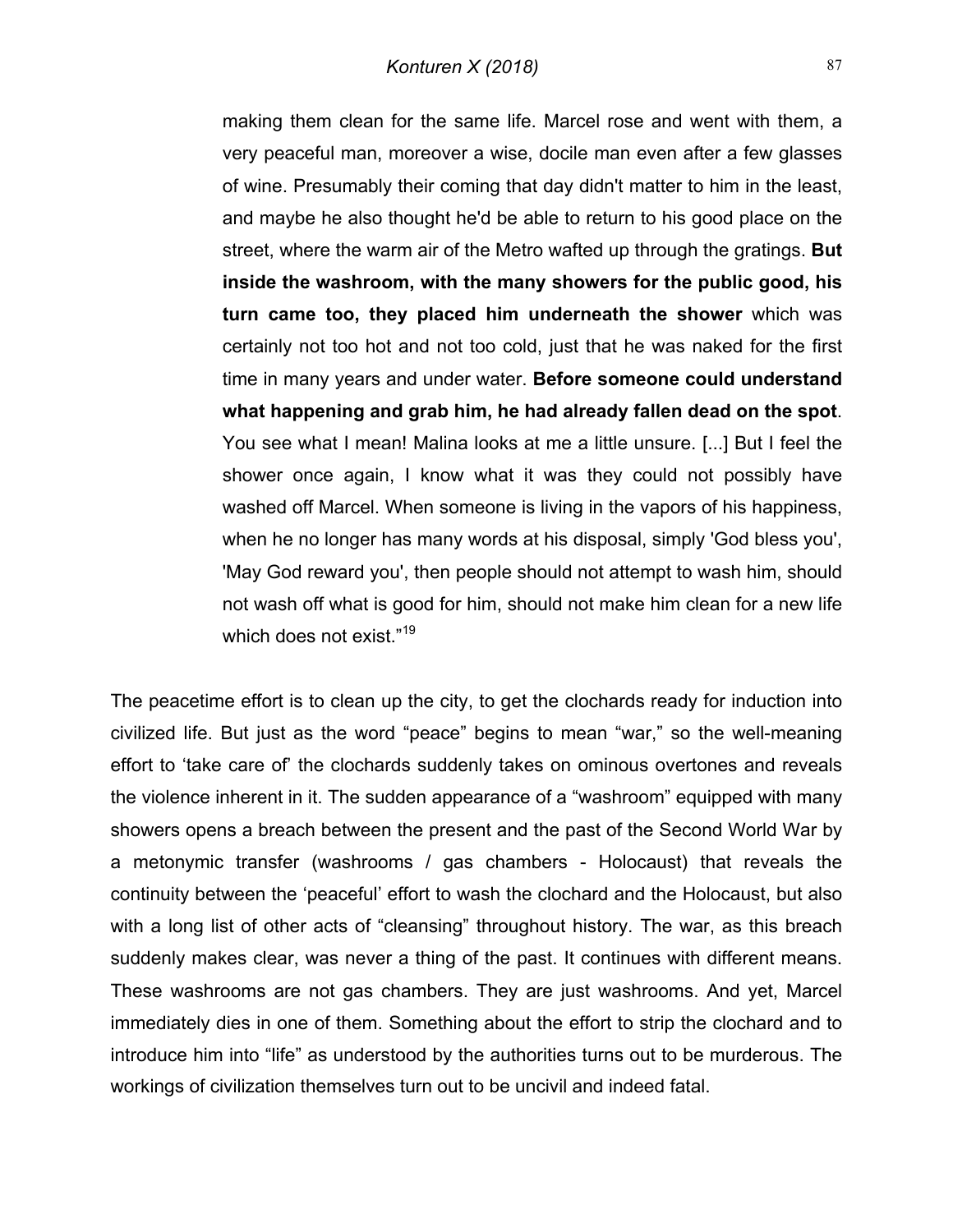#### **Wars in peacetime - In memory of**

If we take a further step into a close reading of this episode, we discover a submerged archipelago of corresponding trans-textual breaches. More texts resurface, superimposed layers of citations, fragments, and names reappear and move between past and present, and between different languages: "… his name is all I remember, a catchword next to other catchwords" says the narrating feminine "I" in *Malina.*<sup>20</sup>

Marcel's story is part of a deeper web of repetitions, translations, coincidences, and memories that add more dimensions to Bachmann's passages on the figure of the clochard. The resonance between public showers and the gas chambers of a concentration camp is only a surface marker for much more pervasive cultural processes of repetitions and homologies through which patterns of violence propagate. What happens to Marcel the clochard is not the unique fate of a singular figure, but a symptom, part of a pattern by which historical precedents acquire sudden virulence in the present. The impacts of such fatal actualizations, while they create a singularity every time, will also with high probability continue to give rise to similar types of events, repeated again and again. To understand these, we must learn to read this web of intertextual allusions, memories, repetitions, and literary and cultural echoes that has the power to write the past forth into the present and future, but that also can teach us to understand them.

There is, for instance, the story of another Marcel that may have found its "continuation" in the Parisian story of Marcel the clochard in Bachmann's text: Marcel is also the name of the central figure of a 1916 poem by the famous Italian poet from the hermetic movement, Giuseppe Ungaretti (1888-1970). The title of the poem is "In memoria."

#### IN MEMORIA

Si chiamava Moammed Sceab

**Discendente** di emiri di nomadi suicida perché non aveva più Patria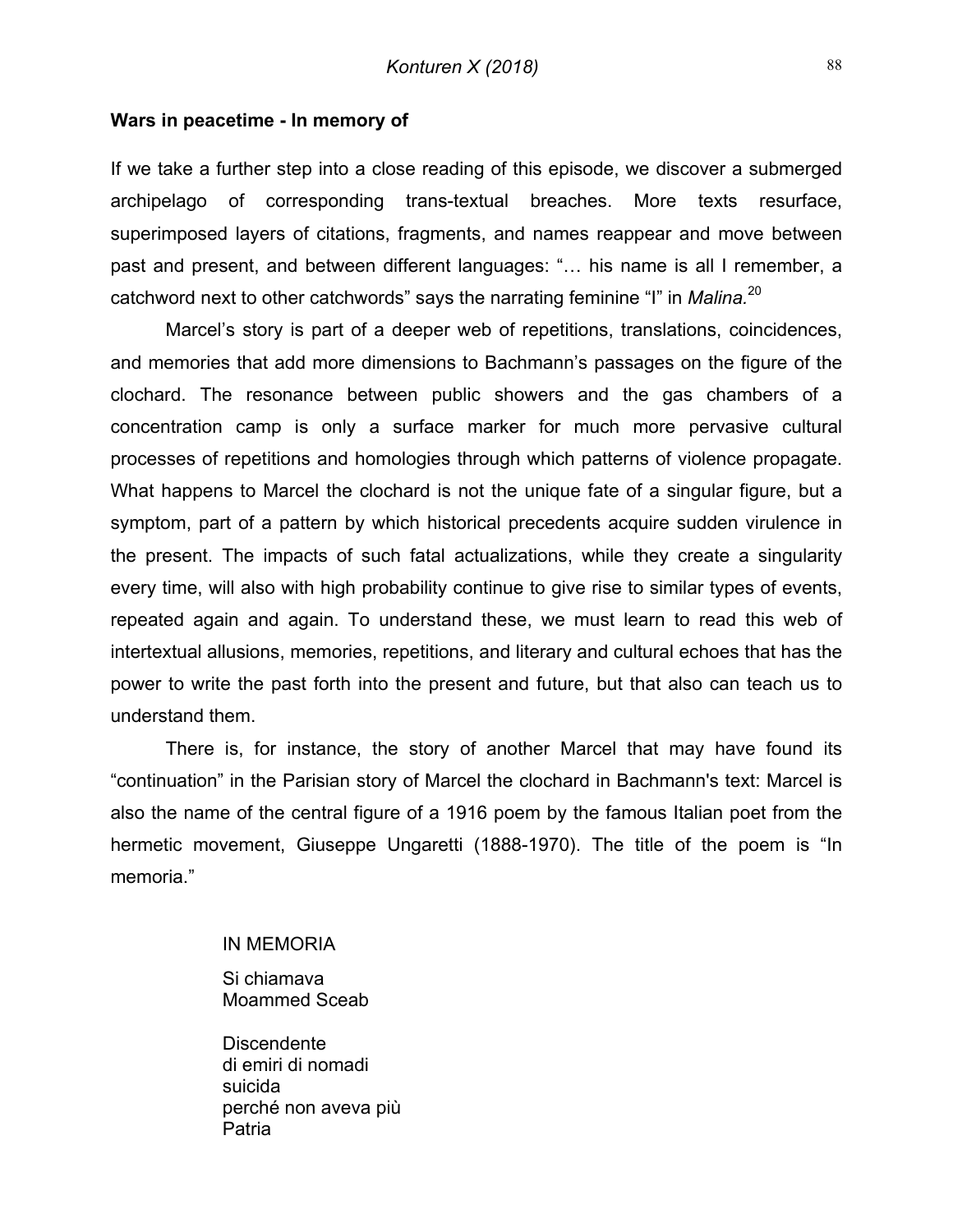Amò la Francia e mutò nome

# **Fu Marcel**

**ma non era Francese** e non sapeva più vivere nella tenda dei suoi dove si ascolta la cantilena del Corano gustando un caffè

E non sapeva sciogliere il canto del suo abbandono

L'ho accompagnato insieme alla padrona dell'albergo dove abitavamo a Parigi **al numero 5 della rue des Carmes** appassito vicolo in discesa Riposa nel camposanto d'Ivry sobborgo che pare sempre in una giornata di una decomposta fiera

E forse io solo so ancora

che visse Locvizza il 30 settembre 1916

#### IN MEMORY OF

His name was Mohammed Sceab

**Descendant** of emirs of nomads a suicide because he had no homeland left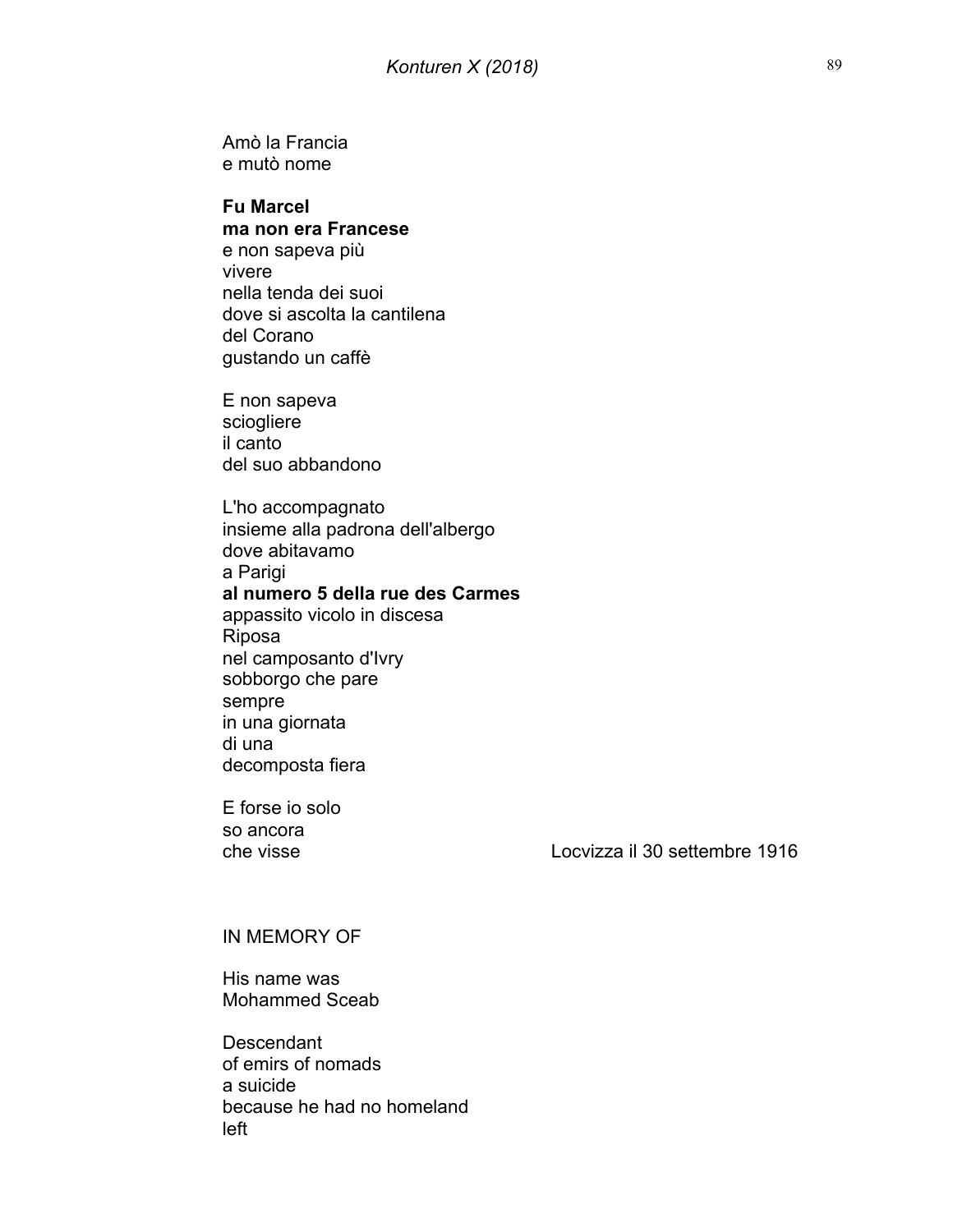He loved France and changed his name

#### **He was Marcel but wasn't French**

and no longer knew how to live in his people's tent where you hear the Koran being chanted while you savor your coffee

And he didn't know how to set free the song of his desolation

I went with him with the proprietress of the hotel where we lived in Paris **from number 5 Rue des Carmes** an old faded alley sloping downhill

He rests in the graveyard at Ivry a suburb that always seems like the day a fair breaks down

And perhaps only I still know<br>he lived<sup>21</sup>

Locvizza, September 30, 1916

This poem is included in the selection of poems by Ungaretti that Ingeborg Bachmann translated into German and published in 1961. Here is her translation:

IN MEMORIAM

Er hieß Mohammed Sheab

Abkömmling von Emiren von Nomaden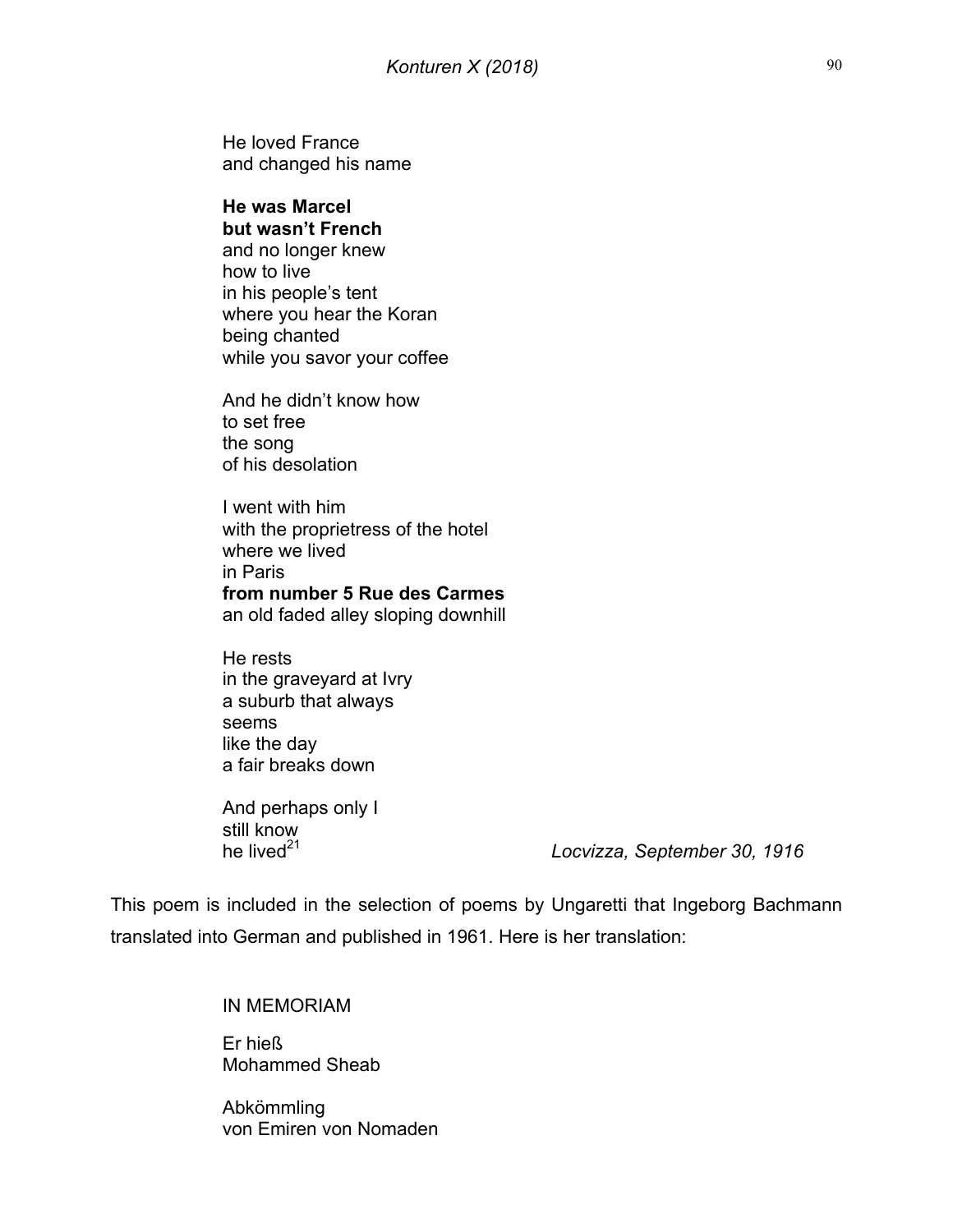Er beging Selbstmord weil er kein Land mehr hatte

Er liebte Frankreich und änderte seinen Namen

#### **Wurde Marcel**

**war aber nicht Franzose** und konnte nicht mehr leben im Zelt der Seinen wo man dem Singsang des Korans lauscht einen Kaffee nippend

Und wußte nicht anzustimmen den Gesang seiner Verlassenheit

Ich habe ihm das Geleit gegeben zusammen mit der Besitzerin des Hotels in dem wir wohnten in Paris **Nummer 5 rue des Carmes** schäbiges steiles Gäßchen

Er ruht auf dem Friedhof von Ivry Vorstadt die immer erscheint wie am Tag eines aufgelösten Jahrmarkts

Und ich allein weiß vielleicht noch daß er lebte.*<sup>22</sup>*

This Mohammed/Marcel, who commits suicide in Paris in 1913, has no homeland, is not French, and no longer knows how to live in his people's tent. He is also incapable of setting free the song of his desolation, of finding words for his predicament.

With this poem, Ungaretti turns poetic writing into an instrument destined to "exorcise death and oblivion," as Francois Livi writes in his interesting publication, *De Marco Polo à Savinio: ecrivains italiens en langue française* [From Marco Polo to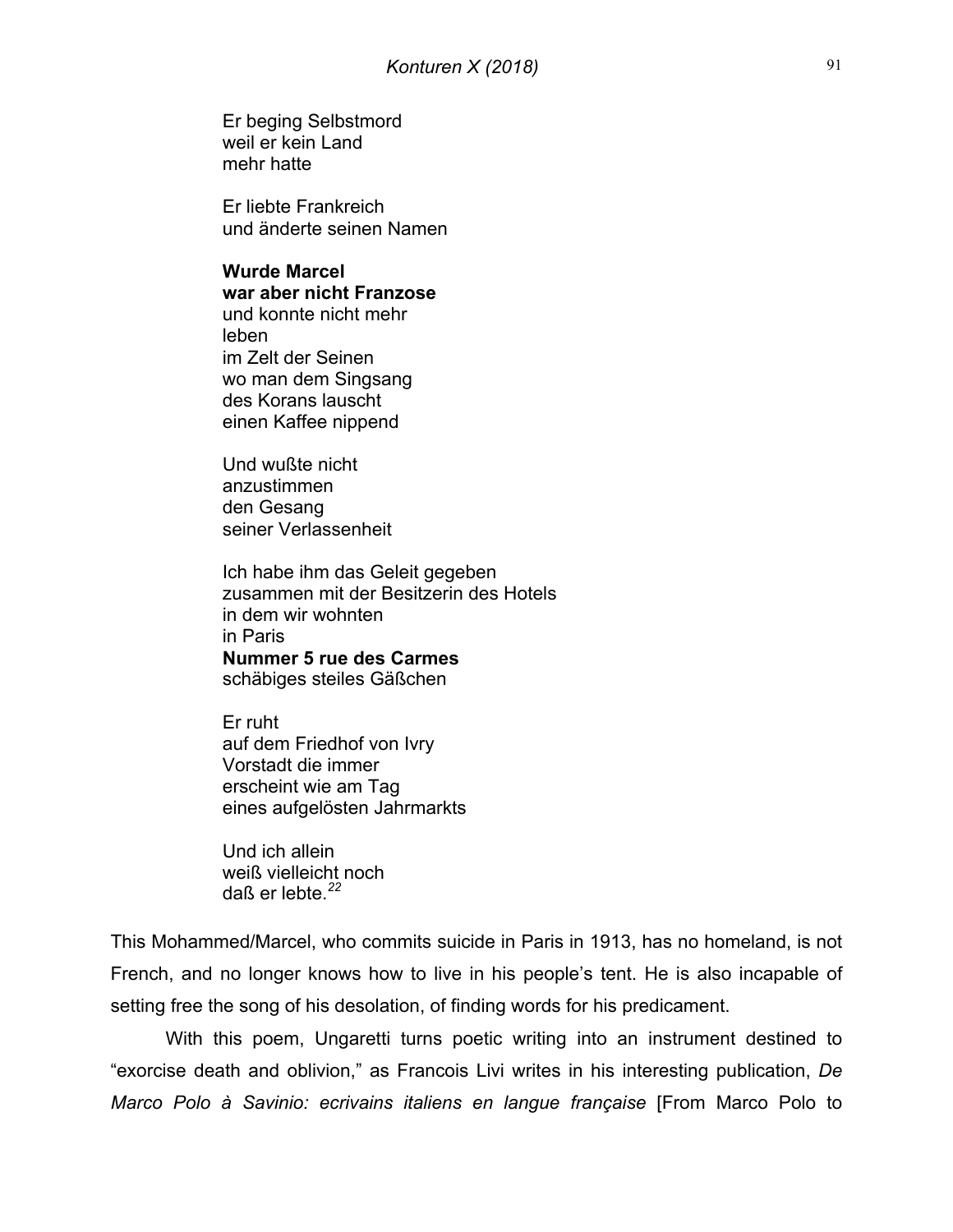Savinio: Italian writers in the French language<sup>23</sup>]. Ungaretti, born in Egypt to Italian parents, recalls his Parisian period, when he had lived in a hotel on 5 Rue des Carmes<sup>24</sup> in the  $5<sup>th</sup>$  district with an old Lebanese friend who had been to school with him in Egypt: Mohammed Sheab. The poem "In memoriam", which opens his first collection *The Buried Harbour (Le port enseveli, Il porto sepolto*, 1916), brings Mohammed's existence and Mohammed's/Marcel's suffering back up from the "buried harbour," brings it back from oblivion. In "Ungaretti commenta Ungaretti" (1963) the poet writes: "'In Memory of,' the evocation of the suicide of my friend Mohammed Sheab, symbolizes a crisis in society and individuals persisting today, derived from the meeting and clashing of different cultures, from the collision between political traditions and subsequent upheavals, and from the fatal historical development of humanity."<sup>25</sup>

The poems collected in *The Buried Harbour* are accompanied by dates and topographical indications, the basic elements of a poetic diary.<sup>26</sup> As Bachmann mentions in her afterword to her translations of his poems, Ungaretti had written most of these poems on the front lines during the First World War: "Mitten im Krieg, in Udine, erschienen seine ersten Gedichte<sup>"27</sup> ("His first poems were published in Udine in 1916, in the midst of war.") The re-evocation of Mohammed/Marcel in Paris serves as a symptom of a "fatal historical development of humanity." As the introductory poem in Ungaretti's first collection, it is "in memory" of a time in the youth of two people, who were strangers in Paris and in life: a Lebanese and an Italian, both first in Egypt and then in France, Sheab and Ungaretti. In the midst of war, surrounded by death, Ungaretti remembers the death of his friend. The young Ungaretti believed that war could have resolved his own existential crisis, but "not Sheab's: that one"– as we are told by Ungaretti in 1963 – "is being resolved in a tragic manner in North Africa."<sup>28</sup> Mohammed Sheab, the Arab, becomes posthumously the symbol of the repression (*Verdrängung*) of the Algerian War (1954-1962), a "nameless war" for France, as film director Bertrand Tavernier put it in 1991.<sup>29</sup>

So what is the function of this poem and its larger story within Bachmann's novel? Since she translated it, we can be sure that Bachmann knew the poem well, and that she would have been attentive to the strong resonances between the story of Mohammad and that of Ungaretti himself. We can also trust that both stories would have struck a chord with her, too, since the poem was significant enough for her to include it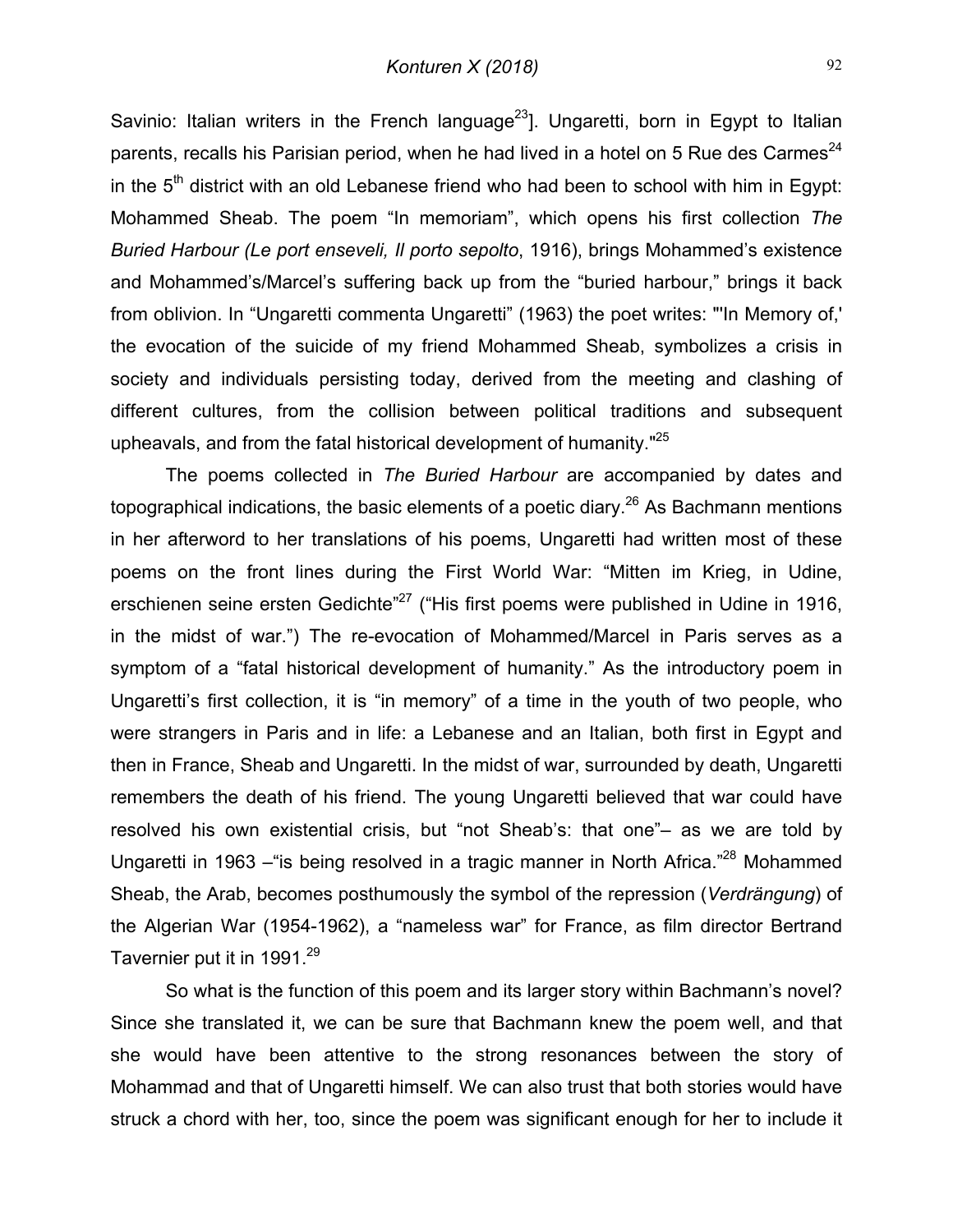in her published selection. Furthermore, when the name "Marcel" returns in *Malina*, it is placed in Paris where Ungaretti's friend Mohammed/Marcel lived and died. "Marcel" recurs as the name of someone who is lost between cultures and therefore literally "home"-less. There is thus ample support for considering the figure of Marcel, the clochard, as an allusion that evokes Ungaretti's poem and brings the story of Mohammed Sceab (as well as of Ungaretti himself) into the novel. And a final parallel: Bachmann's clochard and Ungaretti's Marcel both died in Paris. And yet, there is a decisive difference here: underscoring the claim that one does not simply "die" here, but is murdered, one also does not simply commit suicide. Bachmann rewrites the "suicide" in the poem as a murder. In *Malina,* Marcel the clochard falls victim to the social machinations that arrogate to themselves the right to "clean" him, to strip him naked, to take control of his life and body and re-form him as they see fit, washed in order to make him "clean for a new life which does not exist." $30$  Even though no murderer can be arrested, and even though the reasons for Marcel's sudden death remain mysterious, the novel leaves no doubt that he falls victim to a murderous violence. For a moment, in a flash, society itself appears as "the biggest murder scene." The historical allusion to the gas chambers knots the story of Marcel into a web that links colonialism (the Algerian War, 1954-1962<sup>31</sup>), the First World War (Ungaretti), the Holocaust (washrooms/ gas chambers), and countless other ethnic and other types of "cleansing," with the simple daily disrespect for the integrity and life of the individual. Bachmann exposes the patterns in which human beings over and over again feel, in a myriad of ways, entitled to take over the lives of others.

And if Ungaretti's poetry aims to "exorcise death and oblivion," Bachmann's novel *Malina* focuses on the struggle to find a language capable of exposing those crimes, to narrate them, and, hopefully, to bring about change. The last verse of Ungaretti's poem:

## **And perhaps only I still know he lived**

E forse io solo so ancora che visse

translated by Bachmann as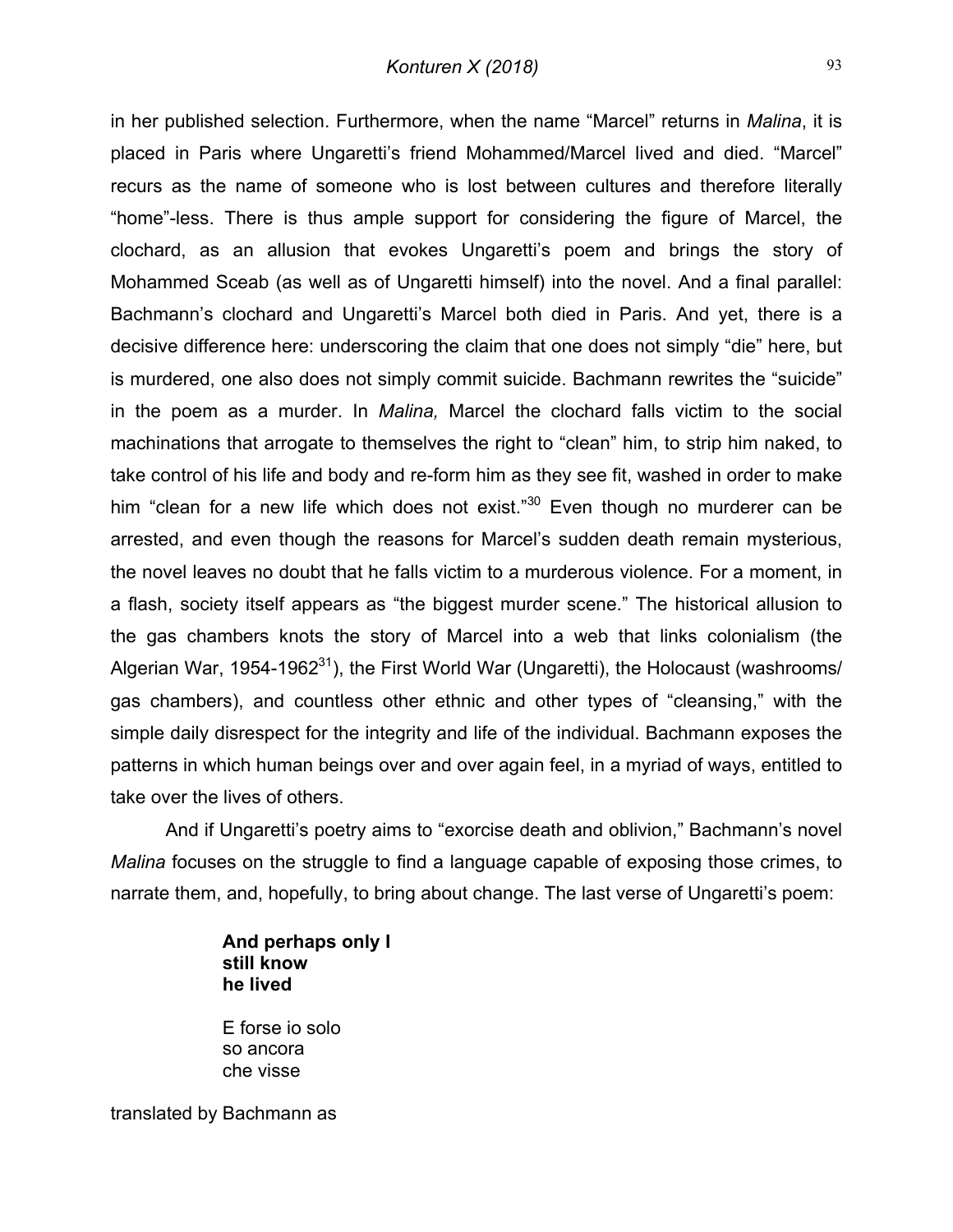Und ich allein weiß vielleicht noch daß er lebte $32$ 

echoes in the words of the narrating "I" in *Malina*, but with the addition of the problematic of "narrating" it "today":

[...] außer mir könnte es heute schon niemand mehr erzählen.<sup>33</sup>

# [...] apart from myself, there is nobody who could tell it any more **today**. 34

A complex discussion about past and current events unfolds in Bachmann's *Malina* without resorting to sociological criticism, politics or philosophical digression. Just the name "Marcel" given to us by Bachmann as a kind of keyword ("his name is all I remember, a catchword next to other catchwords") $^{35}$  is sufficient to expose these multiple layers, and to articulate a profound critique of violence in the most delicate and subtle manner.

# **Authorship and the poetics of quotation**

Bachmann creates a strong relationship between works through allusions, reframings, and citations, attentive at every turn to the potential of what we could call the actualization of literature. With a well-known and by now often cited turn of phrase, Bachmann in an interview articulates a very provocative poetics of quotation. She argues that for her, citations do not exist; rather, she only uses (and gives a new twist to) sentences that she would have liked to have written herself ("[…] ich verwende nur Sätze, die ich gern selbst geschrieben hätte<sup>"36</sup>). The act of repetition is more than a citation of a past memory. It adds a new "use" and "twist" ("ich verwende...") that brings incomplete, unfulfilled dimensions of earlier works to a new actuality in the present, or simply re-reads them—e.g. by pointing out that a suicide can also be a murder. Italo Svevo, cited by Bachmann in the third of her *Frankfurt Lectures on Poetics* (1959/1960), describes this procedure when he casts the present as the conductor of an orchestra, who gives the cue for pieces of the past to sound: "In die Gegenwart wirkt nur jener Teil des Vergangenen hinein, der dazu bestimmt ist, sie zu erhellen oder zu verdunkeln." ("The only aspect of the past that has an effect on the present is one destined to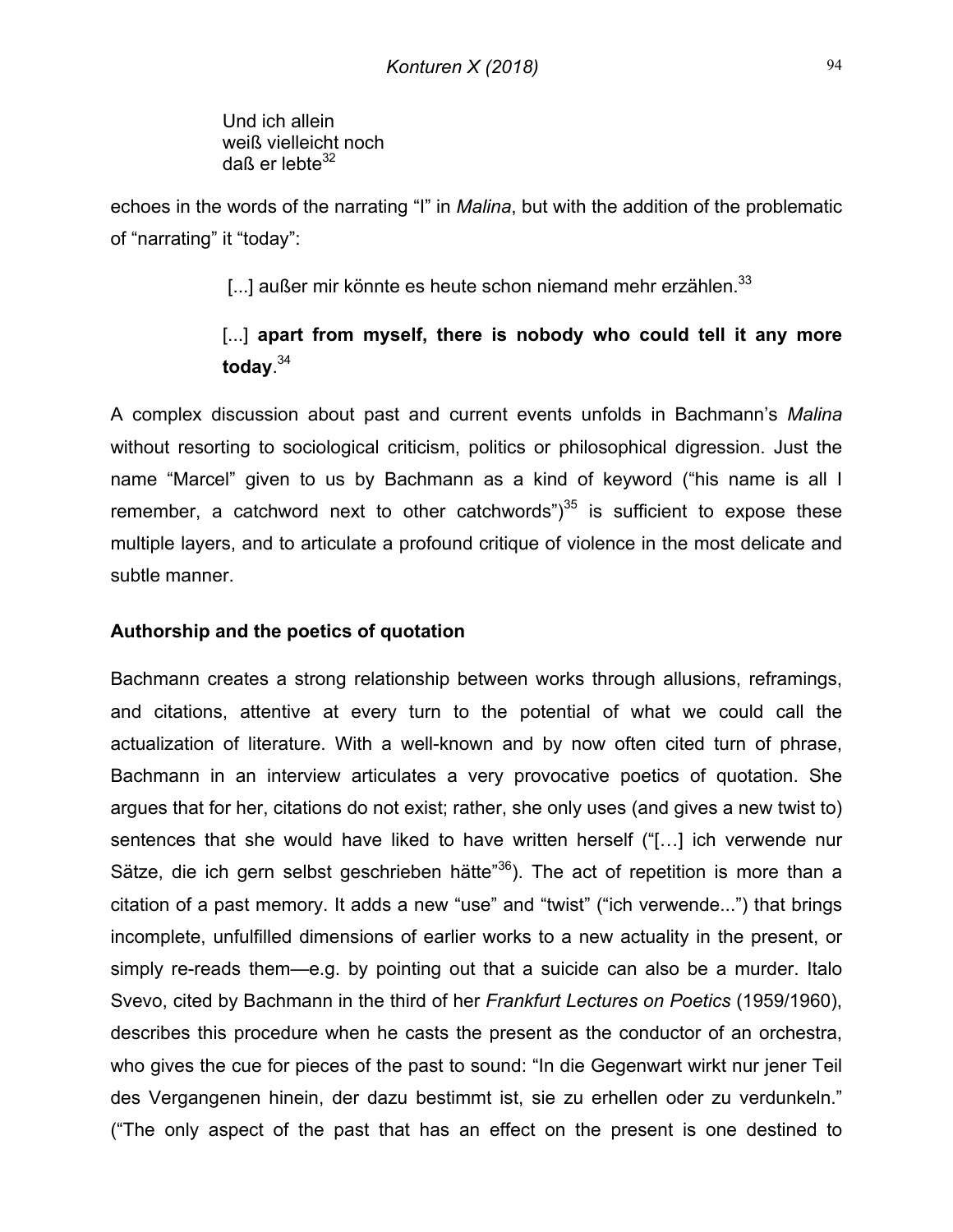illuminate or obscure the latter" $)^{37}$ . In any such actualization, the word, text, or sentence straddles two contexts, neither one of which can claim to fully determine its significance.38 Found sentences are actualized as we, the living, come to language (*zur Sprache kommen*) in them.

Bachmann's writing is thus intensely intertextual<sup>39</sup> for a reason: each citation enters into a new context governed by a precise and self-reflexive logic that not only invokes the past, but also gives it new significance. Each quotation plays an essential role for the understanding of the new context into which it is inserted, on which it comments, to which it speaks, and in which it assumes a new value. The act of quotation actualizes the text, recasts it, and infuses it with a new breath. In her *Frankfurt Lectures on Poetics* Bachmann refers to "literature as utopia," to literature as an art which "sets the Incomplete in motion" ("bringt das Unvollendete in Gang") $40$  Musil called this "a lost important statement" ("eine verloren gegangene wichtige Äusserung")<sup>41</sup>, a possibility that got lost, but can be taken up again today. Literature is utopian precisely because it is never closed, never complete, always '*unvollendet*.' Bachmann's use of names and fragmentary quotations leads us to discover new possibilities for a cited figure or a cited work. The first name Marcel connects Bachmann's text to another poetic context that goes beyond the German literary tradition. This act of transfer, allusion, and translation, this movement between languages, cultures, and contexts, often remains indiscernible to the monolingual and mono-contextual reader, who cannot be expected to recognize the first name of a person that alludes to an Italian poem.

The story of Marcel, whose death is recalled by Ungaretti during the First World War in 1916, and thus by a poet who himself had moved between cultures, is evoked and reinterpreted again by Bachmann after the Second World War, and just after what she calls the "first escape" of the narrating feminine "I" from Vienna to Paris. The movement of people between languages and cultures, the movement of words and sentences between contexts, is not the exception, but the rule. There is no firm ground on which we could plant ourselves with both feet. "Clochard" derives from the verb "clocher," to "halt, limp, hobble" from the Latin word *cloppus* "lame" and *cloppicare* "to limp."<sup>42</sup> In this sense, we are all clochards, crossing from context to context, and so do all of our sentences and texts. There is no originary and unified authorial intention or meaning in a bit of text, because language and history live in what and how we repeat,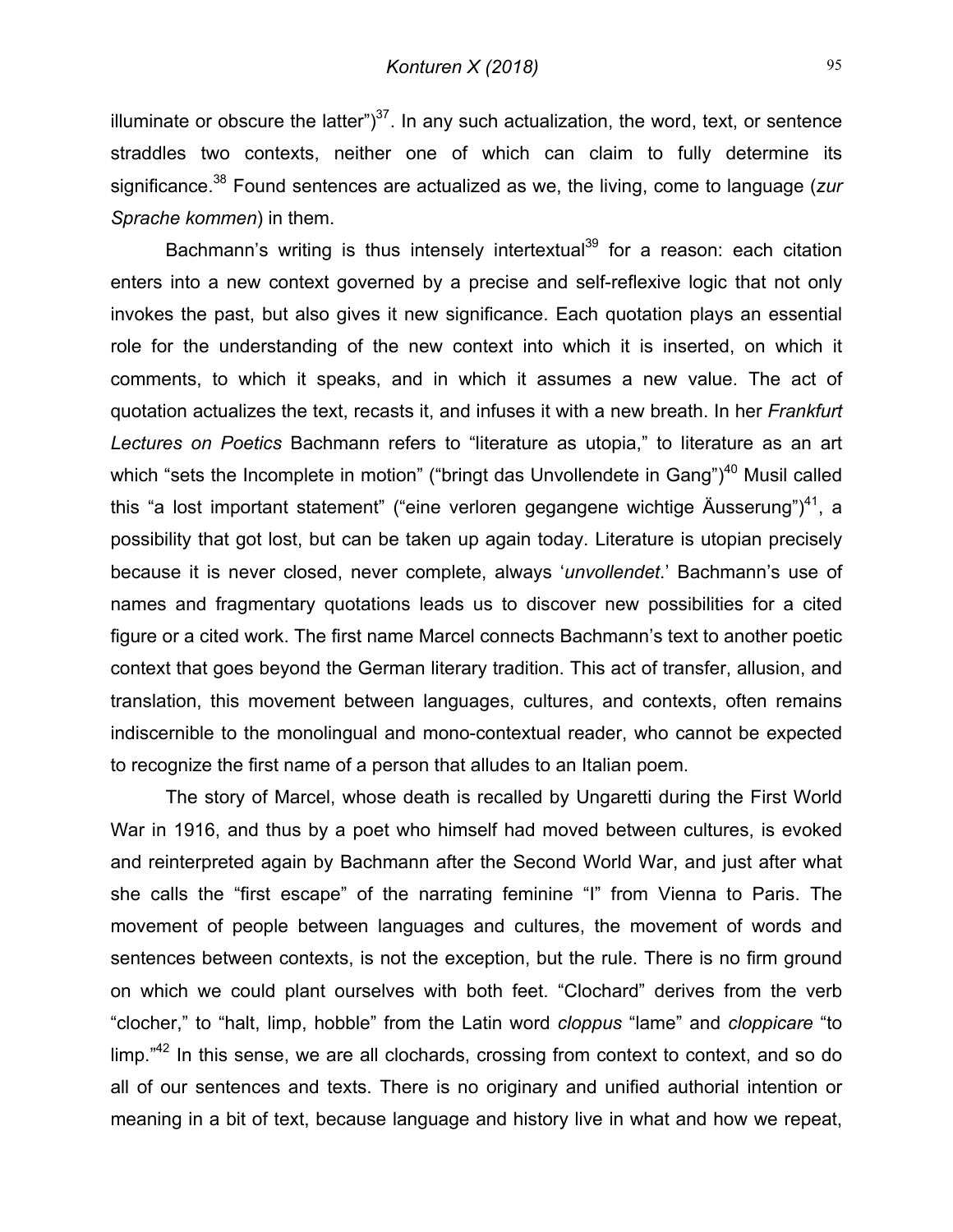cite, and transform it again and again—today.

#### **Parisian topography and the memory of literature**

Yet another system of cross-references, finally, unfolds a Parisian topography that situates Marcel's story in the fifth arrondissement in Paris, a system further overdetermined by the fact that Bachmann shared this topography with Paul Celan. Ungaretti's poem "In Memoria," is placed in a constellation with Celan's poem "La Contrescarpe" (1963)<sup>43</sup>, to which Bachmann also alludes (and which evokes, among other things, the *Kristallnacht* and the Holocaust), but also with Bachmann's own poem "Hotel de la Paix" (1957). Together, these form a dense literary topography which leads the reader to explore further traces: Ungaretti's Marcel lived in the rue des Carmes  $(5<sup>th</sup>$ arr.), which, just like Bachmann's rue Monge, where the "I" in *Malina* encounters Marcel, begins at the Boulevard St. Germain. The rue Monge hugs the Montagne Sainte-Geneviève, while the short rue des Carmes, which already ends at the rue des Écoles, via its natural extension (the rue Vallette) points directly at the Panthéon. There, on the Montagne Sainte-Geneviève, Bachmann had stayed in December 1956 in the Hôtel de la Paix,<sup>44</sup> at 6 rue de Blainville, a short street, one end of which opens onto the Place de la Contrescarpe, and on the other, via the rue de l'Estrapade, leads to the rue d'Ulm, where Celan was working at the École Normale Supérieure. All of the poems and characters are thus situated in tight proximity to each other by these topographic references. Concerning the allusions to Paul Celan, these are only very few of a great many in the novel *Malina* (1971), such as the allusions to Celan's poems from *Mohn und Gedächtnis* in "The Mysteries of the Princess of Kagran" (*Malina*, first chapter), and some of the dreams in the second chapter. The story of Marcel in *Malina* feeds into this web of references to Paul Celan, not only because of the Parisian topography, but in many other ways. Paul Celan, too, came from another country, changed his name, moved between languages, and suffered long-term damages from a war that never ceased to haunt him. And in this sense, like that of Marcel, Paul Celan's death in Paris is a suicide that was murder.<sup>45</sup>

As Judith Schlanger puts it in *La mémoire des œuvres*,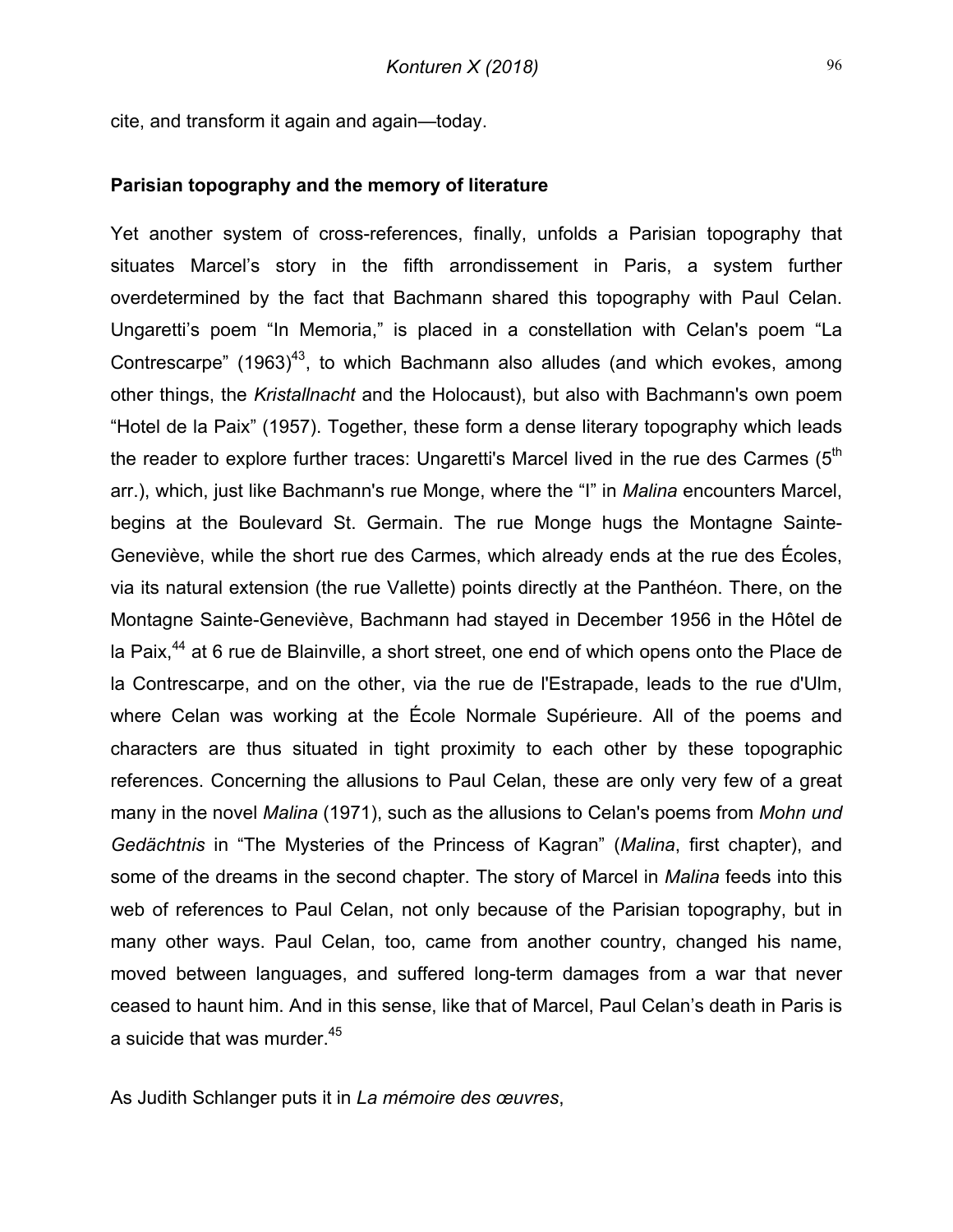"[...] cultural memory allows the coexistence of elements that are different in many ways, and of different ages. They appear together because they exist in the present state of memory, but they do not derive from the same past."46

The various historical past times lodged in the memory of literature are called up in Bachmann's work, and they serve as a rich reservoir that we can draw on as we, in an "act of taking charge,"<sup>47</sup> create our actuality today.

 $7$ Ibid., 89. (My translation)

10Bachmann. *Malina: a Novel,* 172, 173.

 $\overline{a}$ Translated from the French by Claire-Anne Gormally and Barbara Agnese <sup>1</sup>One could invoke, for instance, the poem "Early Noon" ("Früher Mittag," 1952), which notes that "seven years later," after the end of the war, the executioners are still in power; or the story "Among Murderers and Madmen" ("Unter Mördern und Irren") in *The Thirtieth Year (Das dreissigste Jahr,* 1961). For more on this topic see my article "La présence de la Shoah et le problème de sa représentation dans l'oeuvre de Ingeborg Bachmann", in *Revue d'histoire de la Shoah*, 201, 2014, 459-478.

 $2$ The project "ways of dying" was only reconstructed and edited in the critical edition by Dirk Göttsche and Monika Albrecht, published in 1995: *« Todesarten »-Projekt*, Munich/Zürich, Piper 1995. Large sections of it were, however, already included in the third volume of the first posthumous edition *Werke* in 4 Bänden (1978).

<sup>3</sup> Bachmann. *Der Fall Franza*, in *Werke*, III. Ed. by C. Münster, Ch. Koschel, I. v Weidenbaum, Munich/Zurich: Piper, 1982, 341.

<sup>4</sup> Bachmann, *The Book of Franza.* Transl. from the German by Peter Filkins. Evanston, Ill.: Hydra Books / Northwestern U.P., 1999, 3.

<sup>5</sup> *Malina,*in: *Werke*, III, 256; for the translation, compare *Malina: a Novel*, Transl. by Philip Boehm. With an afterword by Mark Anderson, New York: Holmes & Meier 1990, 155; translation modified.

<sup>6</sup> Bachmann. Interview with Dieter Zillinger, 1971. In: Bachmann. *Wir müssen wahre Sätze finden. Gespräche und Interviews. Ed. by* C. Koschel / I. von Weidenbaum. Munich/Zurich. Piper 1983, p. 70. (My translation)

<sup>8</sup> For example Hans Höller I*ngeborg Bachmann. Das Werk. Von den frühesten Gedichten bis zum « Todesarten »-Zyklus* (1987) ; Sabine Grimkowski-Seiler, "Das erzählerische Ich und sein Doppelgänger. Zur Erzählstruktur im Roman Malina," in: *Il confronto letterario*, 14, 1991, 51-60.

<sup>9</sup> Cf. Christine Steinhoff, *Ingeborg Bachmanns Poetologie des Traumes* (Würzburg, Königshausen & Neumann, 2008).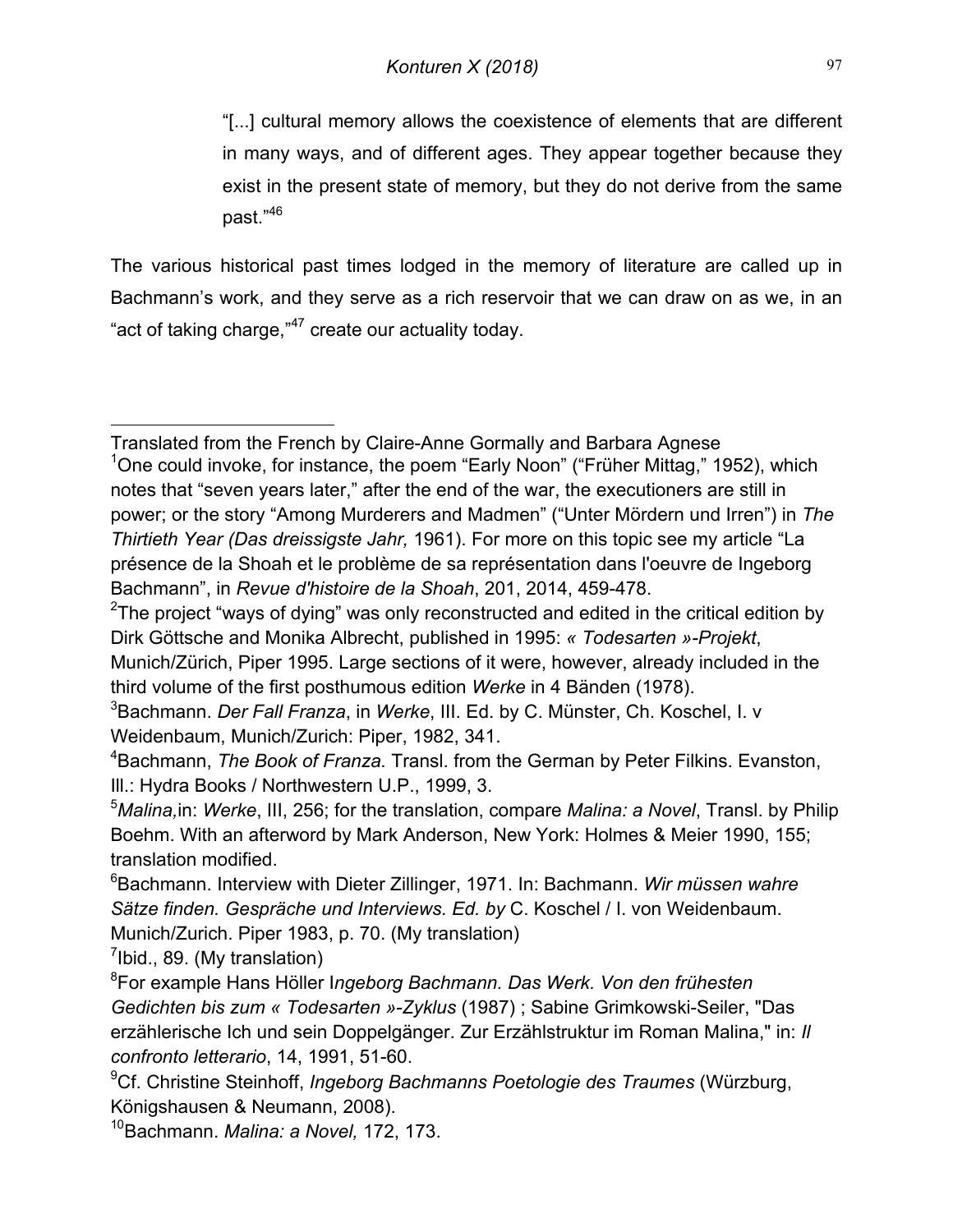11Bachmann. *Malina, in: Werke*, III, 276.

12Bachmann. *Malina: a Novel*, 182.

13Cf. *Malina, in: Werke*, III, 261 (*Malina. A Novel*, 172). The narrating "I" mentions a trip to Paris that she undertook in the years after the war. This could be an autobiographical reference to a journey to Paris (where she visited Paul Celan) and to London that Bachmann undertook in October 1950. See Bachmann / Celan. *Herzzeit. Ingeborg Bachmann – Paul Celan. Der Briefwechse*l, eds. Bertrand Badiou, Hans Höller, Andrea Stoll and Barbara Wiedemann (Frankfurt/M.: Suhrkamp 2008), 16-21.

<sup>14</sup>*Malina*, in: *Werke* III, 264-265; emphasis mine.

<sup>15</sup>*Malina: a Novel*, 174-175; translation modified; emphasis mine.

<sup>16</sup>*Malina*, in: *Werke* III, 265; emphasis mine.

<sup>17</sup>*Malina: a Novel*, 175; translation modified; emphasis mine.

18Malina, in: *Werke*, III, 282-283; emphasis mine.

<sup>19</sup>*Malina: a Novel*, 186-187; translation modified; emphasis mine.

<sup>20</sup>*Malina: a Novel*, 174.

21Giuseppe Ungaretti, *Selected Poems*, Bilingual edition. Transl. *introduction, and notes* by Andrew Frisardi (New York: Farrar, Straus and Giroux 2002), pp. 12-15; emphasis mine.

22Ungaretti, transl. from Italian by Ingeborg Bachmann, in: *Werke*, vol . I, 520-523; emphasis mine.

<sup>23</sup>François Livi, "Ungaretti et le français : la langue de l'avant-garde?, in F. Livi (ed.), foreword by Christian Bec, *De Marco Polo a Savinio: ecrivains italiens en langue francaise*, 147.

 $24$ This was a hotel, 5 rue des Carmes, between the rue des Écoles and the Boulevard St.Germain. Today, a commemorative plaque can be seen at 5 rue des Carmes (Hotel des Carmes) : "Dans cette maison avait vécu durant l'été 1913 Giuseppe Ungaretti, poète italien (1888-1970) ». ("The Italian poet Giuseppe Ungaretti (1888-1970) lived here in the summer of 1913"). See Alain Dautriat, *Sur les murs de Paris. Guide aux plaques commémoratives* (Paris: Éd. de l'Inventaire, 1999), 49.

25[…] *In memoria*, rievocazione del suicidio del mio compagno Mohammed Sceab, é il simbolo d'una crisi della società e degli individui che ancora perdura, derivata dall'incontro e scontro di civiltà diverse e dall'urto e conseguenti rivolgimenti tra le tradizioni politiche e il fatale evolversi storico dell'umanità. Giuseppe Ungaretti.

"Ungaretti commenta Ungaretti" (1963). In: *Vita d'un uomo. Saggi e interventi*, a cura di M. Diacono e L. Rebay (Milano: Mondadori, 1974), p. 819; (first published in: *La Fiera Letteraria,* XVIII, n. 37, 15 sept., 1963, p. 1-2 et XVIII, no 38, 22 sept. 1963 p. 1-2). (My translation)

 $26$ Each of the poems of this volume, Ungaretti's first, is tagged with the date and place of composition. Two of the poems were written in December, 1915, and twenty-eight were composed between April, 1916, and September, 1916. "Il porto sepolto" forms one of three parts of a larger collection, *Allegria di naufragi* (1919; *The Joy of Shipwrecks*). The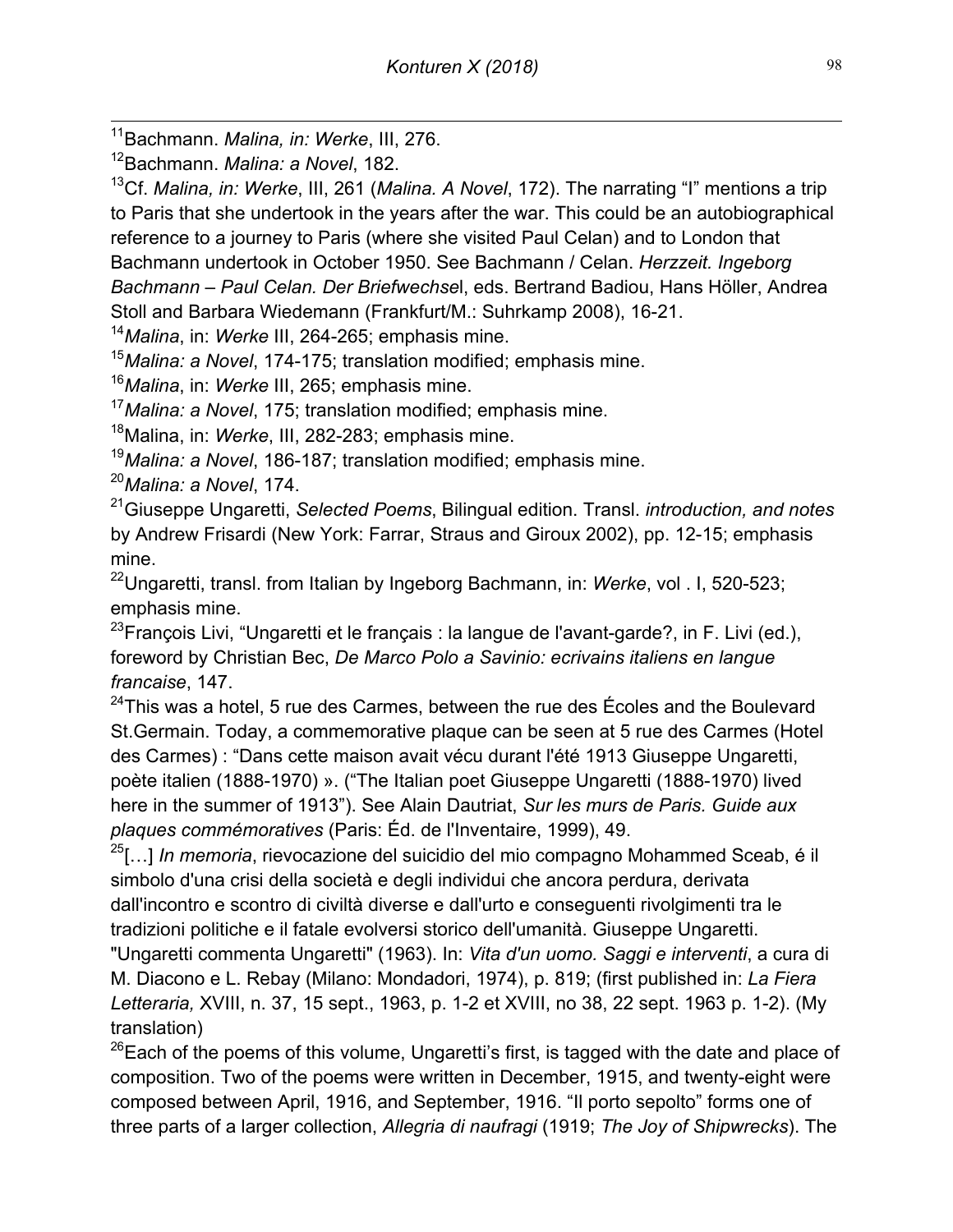$\overline{a}$ "harbor" that is "buried" alludes to Alexandria of Egypt, the city where Ungaretti was born. The harbor became mythic for Ungaretti. Like the lost city of Atlantis, the legendary harbor came to represent the depths of the human psyche for him. In Bachmann's selection and translation of Ungaretti's poems, just like in the Italian original, the poem titled "Il porto sepolto" ("Der begrabene Hafen", "The Buried Harbor") follows immediately after the poem "In memory of": the poet finds, so to speak, the words for his memory in the buried harbor, as expressed in the first lines of the poem: "Der begrabene Hafen / Dort kommt der Dichter an / und wendet sich dann zum Licht mit seinen Gesängen" […], *Werke*, I, op. cit., 525 [The buried harbour / The poets arrives there/ and then returns to the light with his songs].

27Bachmann, *Werke* I, 616. (My translation, BA).

 $28$  "Ungaretti commenta Ungaretti" (1963), op. cit., 819 : "[...] in memoria di quelle crisi che mi avevano portato ad accettare quella guerra credendo che quella guerra potesse risolvere la mia crisi, non quella di Sceab: quella di Sceab la stanno risolvendo tragicamente nell'Africa settentrionale i popoli della sua lingua." (My translation) 29Bertrand Tavernier, Patrick Rotman, *La guerre sans nom*, documentary film, 1991 (GMT productions, Little Bear, Canal plus). See also Patrick Rotman/Bertrand Tavernier, *La Guerre sans nom. Les appelés d'Algérie* (Paris, Seuil 1992).

30Bachmann. *Malina: a Novel*, 187.

<sup>31</sup>This happens in 1963 for Ungaretti, and it is also a factor for Bachmann, who translates Ungaretti in 1961, but who already in 1956 had spent the month of December in Paris, where she felt oppressed by the "backlash of the political events" (of the Algerian war). Cf. the letter to K. Piper from December 1, 1956, quoted in Albrecht, Monika, Göttsche, Dirk (eds.), *Bachmann-Handbuch,* 8; (my translation).

32Bachmann. *Werke*, I, 523.

33Bachmann. *Malina*, in: *Werke* III, 265.

<sup>34</sup>*Malina: a Novel,* 175; translation modified.

<sup>35</sup>*Malina: a Novel*, 174.

36Bachmann, *Wir müssen wahre Sätze finden*, 71.

37Bachmann, *Frankfurter Vorlesungen*, in: *Werke*, IV, 230. (My translation)

<sup>38</sup> On this, see also Barbara Agnese, *Der Engel der Literatur. Zum philosophischen Vermächtnis Ingeborg Bachmanns* (Wien: Passagen Verlag, 1996), 254-255.

 $39$ Gerard Genette's restricted conception of intertextuality as the actual presence of a text within another is not very useful for reading Bachmann's texts. Already in earlier texts, e.g. in her poem "Früher Mittag" (1952), Bachmann articulates a critical commentary of the time (in this case the post-war era) by means of intertextual allusions. She cites classics of German literature such as Goethe's "Der König von Thule" and Wilhelm Müller's "Lindenbaum" from Schubert's "Winterreise." These references, however, through their actual presence in the text, not only embody the literary tradition before the Holocaust, but also contribute images that, through the comparison with other images in the poem and the resulting contrast, immediately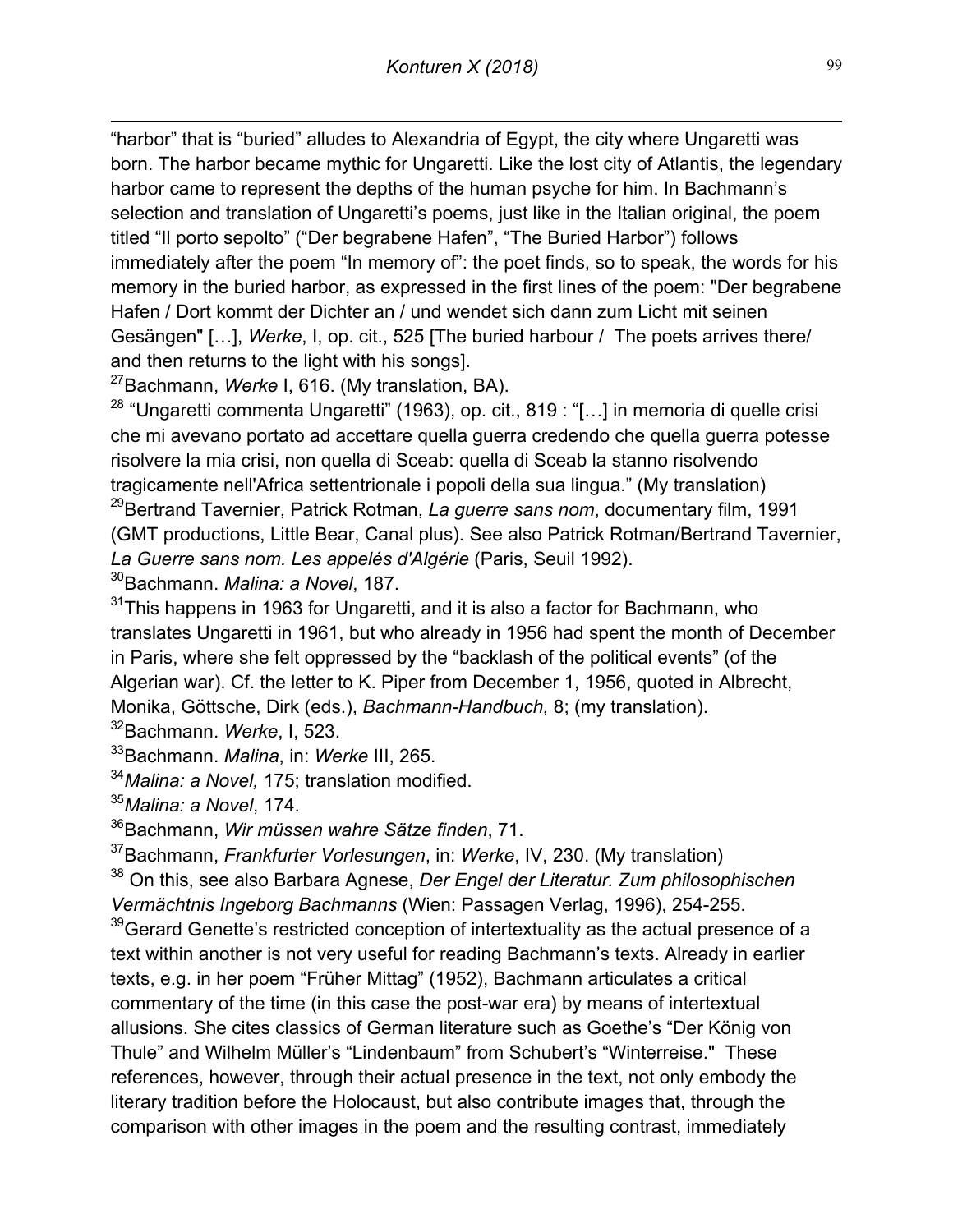$\overline{a}$ destabilize that tradition in light of the recent trauma of the war. (Cf. Eva B. Revesz. "Poetry after Auschwitz. Tracing Trauma in Ingeborg Bachmanns Lyric," *Monatshefte*, 99, n 2, 2007, 202.) Contrast and intertextuality can also be effected, as in the novel *Malina*, via the presence of languages other than German, for example "in fuoco d'amor mi mise" or "To the only begetter" (*Malina*, Werke III, p. 95). In those cases, it is also the foreign nature of the text that attracts our attention. Through her multilingual text, Bachmann suggests an irruption, an intrusion, or simply a memory. The text is not immediately intelligible, translatable, and its origin is not clear, yet it stands out through its foreign nature in the body of the work.

40Bachmann. *Frankfurter Vorlesungen*, in: *Werke,* IV, 268.

<sup>41</sup>Bachmann mentions this sentence in her Essay on Musil "Ins Tausendiährige Reich" from 1954 (*Werke*, vol. IV, op.cit., 28). The passage is found in: R. Musil, "Gedanken zu einem Vorwort" ("Thoughts about a Preface") in: *Gesammelte Werke in neun Bänden*, ed. by A. Frisé, (Reinbek bei Hamburg: Rowohlt, 1981<sup>2</sup>, vol. V, 1818.

<sup>42</sup>https://archive.org/stream/etymologicaldict00bracrich#page/84/mode/1up and https://www.merriam-webster.com/dictionary/clochard. At first glance, all of these deaths and murders seem to be only indirectly related to the narrator of the novel herself. Yet the introduction of her memories about her "first escape" to Paris indicate that she, too, is a *clochard*. In *Malina,* the story of Marcel is immediately preceded by the otherwise strange detail that during her "first escape from Vienna," the narrating "I" experienced a sudden pain in her left foot, so that she temporarily could not step on it. She, too, limps. Like the clochards, at that moment she also suddenly uses the word "God." The clochards' fate is not only that of someone who has left one country or one language and never arrived at another, who is called by another name in a different language, or who is two persons in one, torn ("*Zerrissene*") in an extreme tension that is not livable ("lebbar", *Malina*, Werke III, 248). It is the fate of all of us who confine the words within only one language, but need the life and utopia of the possibilities which are still open. To articulate those, we constantly need to step out of one context and into another.

43Celan, Paul. "la Contrescarpe", in: *Die Niemandsrose (*1963), *Gesammelte Werke, I*  (Frankfurt/M.: Suhrkamp, 1986), 282-283.

44Bachmann, "Hotel de la Paix" (1957), in: *Werke*, vol. I, 152. Vgl. *Bachmann-Handbuch*, 8.

<sup>45</sup>Paul Celan died in 1970 by drowning in the river Seine, possibly by jumping off the Pont Mirabeau, which is located near where Celan was living in the last period of his life (6, av. Emile Zola, in the 15<sup>th</sup> arrondissement in Paris). *Celan-Handbuch*, p. 15: "In der Nacht vom 19. zum 20. April 1970 hat Paul Celan, wahrscheinlich am Pont Mirabeau, den Freitod in der Seine gesucht." This location opens yet another link in the chain of intertextual allusions that we cannot follow in detail any more, but that lead from Apollinaire, Ungaretti's friend, all the way to Bachmann. Guillaume Apollinaire's poem "Le pont Mirabeau" is cited by Bachmann in her poem "Die Brücken" (1953) and in her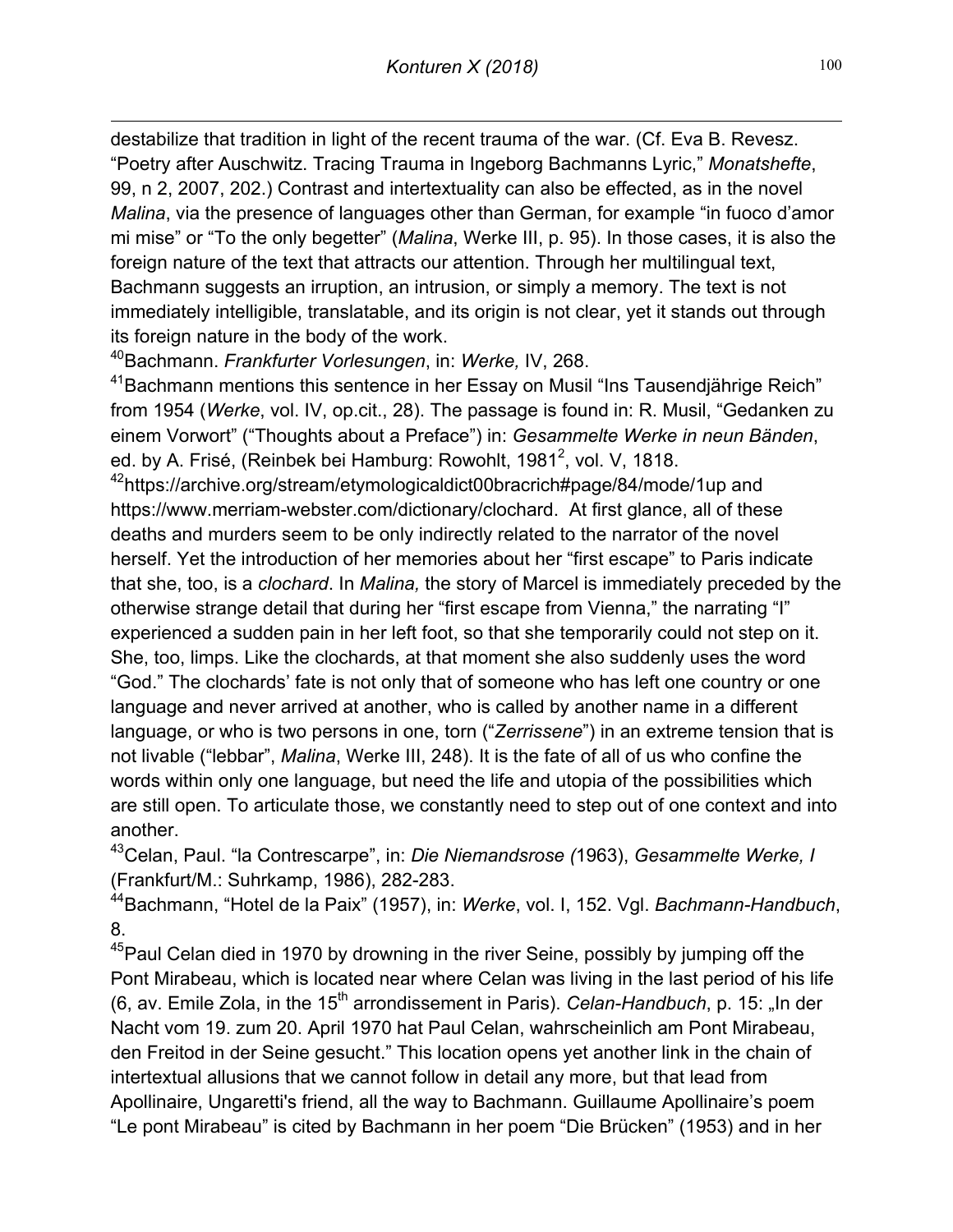$\overline{a}$ *Frankfurter Vorlesungen.* (On this, see Sabine Gölz, "'Pont Mirabeau... Waterloo Bridge...' A Contrastive Reading of Apollinare's 'Le Pont Mirabeau' and Ingeborg Bachmann's 'Die Brücken'." in: Gisela Brinker-Gabler, Markus Zisselberger (eds), *'If We Had the Word." Ingeborg Bachmann. Views and Reviews* (Riverside: Ariadne Press, 2004), 47-92*).* Born in Rome, Apollinaire was a friend of Ungaretti's during the latter's Parisian period, had received and liked Ungaretti's poems (*Il porto sepolto*, Udine 1916, included in 1919 in *L'Allegria*), and had written his own war poems in April 1918: *Calligrammes. Poèmes de la paix et de la guerre 1913-1916*. Apollinaire had translated Ungaretti's "In memoria" into French in 1917, one year before his own death, under the title "Dédicace du port enseveli," see Bibliothèque littéraire Jacques Doucet (8 place du Panthéon), Fonds Pierre Reverdy, Autograph manuscript, French translation of Giuseppe Ungaretti's poem. Autograph. note at the back of the  $2^{nd}$  page. Manuscript featured in a collection of texts proposed by the periodical "Nord-Sud." Donation by Marguerite Maught.

http://www.calames.abes.fr/Pub/#details?id=FRPALME0000000000300-138-1-70-1. For the publication of the translation of the first version of this poem translated into French by **Apollinaire** see Franca Bruera, *Apollinaire & C. Ungaretti, Savinio, Sanguineti* (Rome: Bulzoni, 1991), "Apollinaire traduttore di Ungaretti," 29-30. Francois Livi had published this translation, ascribing it to Ungaretti himself, 1990 in: R*evue des études italiennes.*

46Judith Schlanger, *La mémoire des oeuvres*, 114 : "[…] la mémoire culturelle fait coexister des éléments qui sont divers à beaucoup d'égards, et divers aussi par leur âge. Ils sont présents ensemble, puisque ils coexistent dans l'actualité de la mémoire, mais ils ne proviennent pas tous du même passé." (My translation)

<sup>47</sup> Judith Schlanger speaks of an "acte de prise en charge," ibid., 116.

# **Works Cited**

- Agnese, Barbara. *Der Engel der Literatur. Zum philosophischen Vermächtnis Ingeborg Bachmanns*. Wien: Passagen Verlag, 1996.
- Agnese, Barbara. "La présence de la Shoah et le problème de sa représentation dans l'oeuvre de Ingeborg Bachmann," in *Revue d'histoire de la Shoah*, 201, 2014, 459-478.
- Albrecht, Monika, Göttsche, Dirk (eds). *Bachmann-Handbuch. Leben – Werk – Wirkung*. Stuttgart/Weimar: Metzler, 2002.
- Amstutz, Nathalie. *Autorschaftsfiguren. Inszenierungen und Reflexion von Autorschaft bei Musil, Bachmann und Mayröcker*. Köln: Böhlau, 2004.
- Apollinaire, Guillaume. *Calligrammes. Poèmes de la Paix et de la Guerre*. Paris: Mercure de France, 1918; now in Guillaume Apollinaire, *Oeuvres poétiques*. Paris: Gallimard (Bibliothèque de la Pléiade), 1965, 163-314; English translation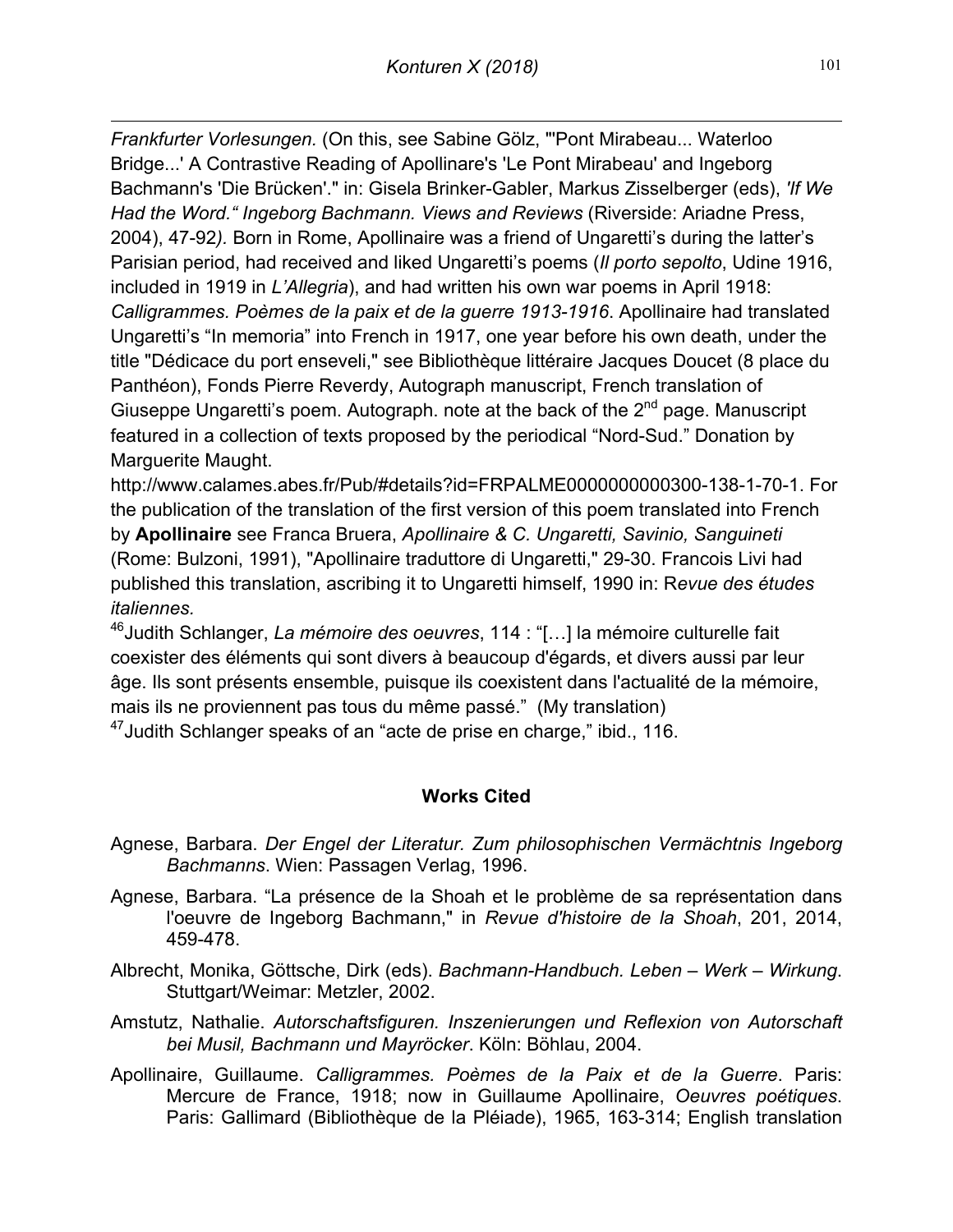$\overline{a}$ 

by Anne Hyde Greet, with an Introduction by S. I. Lockerbie and Commentary by Anne Hyde Greet and S. I. Lockerbie, Berkeley - Los Angeles - London: University of California Press, 1980.

- Bachmann, Ingeborg. *Werke in 4 Bänden*. Ed. by C. Münster, Ch. Koschel, I. v Weidenbaum, Munich/Zurich: Piper, 1982.
- Bachmann, Ingeborg. *Malina*. In: *Werke*, III. Ed. by C. Münster, Ch. Koschel, I. v Weidenbaum, Munich/Zurich: Piper, (1978) 1982.
- Bachmann, Ingeborg. *Wir müssen wahre Sätze finden. Gespräche und Interviews*. Ed. by C. Koscheland von Weidenbaum. Munich/Zurich: Piper, 1983.
- Bachmann, Ingeborg. *Malina: a Novel.* Transl. by Philip Boehm. With an afterword by Mark Anderson New York, NY [u.a.]: Holmes & Meier, 1990.
- Bachmann, Ingeborg. « *Todesarten»-Projekt*. Ed. by Monika Albrecht and Dirk Göttsche (unter der Leitung von Robert Pichl), 4 vol., Munich/Zürich: Piper, 1995.
- Bachmann, Ingeborg. *The Book of Franza & Requiem for Fanny Goldman.* Transl. From the German by Peter Filkins. Evanston, Ill.: Hydra Books / Northwestern U. P., 1999.
- Bachmann, Ingeborg; Celan, Paul. *Herzzeit. Ingeborg Bachmann – Paul Celan. Der Briefwechsel*. Ed. by Bertrand Badiou, Hans Höller, Andrea Stoll and Barbara Wiedemann. Frankfurt/M.: Suhrkamp, 2008.
- Bruera, Franca. "Du mythe de Paris au mythe d'Apollinaire." In: Décaudin, Michel (ed.). *Amis européens d'Apollinaire*: actes du seizième Colloque de Stavelot, 1-3 septembre 1993. Paris: Presses de la Sorbonne nouvelle, 1995. 117-118.
- Bruera, Franca. *Apollinaire & C. Ungaretti, Savinio, Sanguineti*. Roma: Bulzoni, 1991.
- Celan, Paul. "La Contrescarpe". In *Die Niemandsrose* (1963, part IV). *Gesammelte Werke.* Frankfurt/M.: Suhrkamp, 1986, vol. I, 282-283.
- Certeau, Michel de. "The Arts of Dying: Celibatory machines." In: *Heterologies. Discourse on the Other*. Transl. By B. Massumi. Foreword by W. Godzich.Minneapolis. Minneapolis: U. of Minnesota Press, 1986. 156-167. ["Arts de mourir. Écritures anti-mystiques?– Sterbekünste. Anti-mystisches Schreiben," in: H. Szeemann (ed.), *Junggesellenmaschinen—Les machines célibataires*. Venezia: Alfieri 1975, 83-97.
- Certeau, Michel de. "'Making Do': Uses and Tactics," in: *The Practice of Everyday Life*. Berkeley: U. of California Press, 1984, 29-42.
- Dautriat, Alain. *Sur les murs de Paris. Guide aux plaques commémoratives*. Paris: Éd. de l'Inventaire, 1999.
- Decaudin, Michel. "A propos d'Ungaretti", in: Que Vlo-Ve? Série 3 N° 2 avril-juin 1991, 55-56.
- Eberhardt, Joachim. *"Es gibt für mich keine Zitate": Intertextualität im dichterischen Werk Ingeborg Bachmanns*. Tübingen: Niemeyer, 2002.
- Genette, Gérard. *Palimpsestes. La littérature au second degré*. Paris: Seuil, 1982.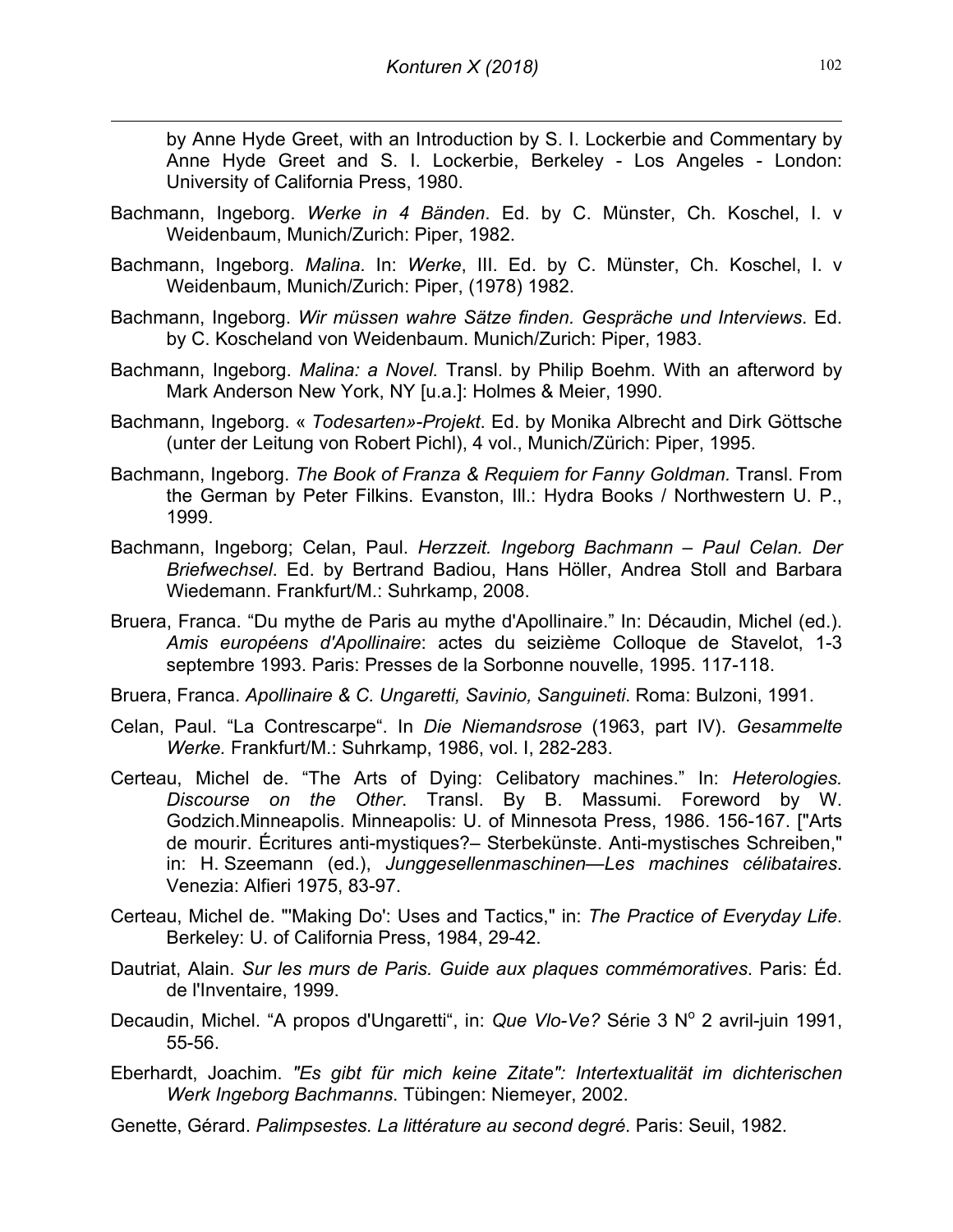$\overline{a}$ 

- Gölz, Sabine. "'Pont Mirabeau... Waterloo Bridge...' A Contrastive Reading of Apollinare's 'Le Pont Mirabeau' and Ingeborg Bachmann's 'Die Brücken'." in: Brinker Gabler, Gisela/ Markus Zisselberger (eds). *"If We Had the Word." Ingeborg Bachmann. Views and Reviews*. Riverside (CA): Ariadne Press,, 2004, 47-92.
- Grimkowski-Seiler, Sabine. « Das erzählerische Ich und sein Doppelgänger. Zur Erzählstruktur im Roman Malina », in: *Il confronto letterario*, 14, 1991, 51-60.
- Höller, Hans. *Ingeborg Bachmann. Das Werk. Von den frühesten Gedichten bis zum « Todesarten»-Zyklus.* Frankfurt/M: Athäneum, 1987.
- May, Markus; Peter Gossens; Jürgen Lehmann (eds.). *Celan-Handbuch. Leben – Werk – Wirkung*. Stuttgart: Metzler, 2008.
- Livi, François. « Dal Bouleverd Raspail alla Closerie des Lilas. Ungaretti tra Papini e Apollinaire ». in: *Giuseppe Ungaretti (1888-1970) Atti del convegno internazionale di studi* maggio 1989. éd. par A. Zingone. Napoli: Ed scientifiche italiane 1995. (also in: *Lettere italiane* XLV, no 4, (ott.-dic. 1993), 75-591).
- Livi, François. « Ungaretti et le français: la langue de l'avant-garde ? ». In: Livi, François (ed.), foreword by Christian Bec. *De Marco Polo à Savinio: écrivains italiens en langue française*. Paris: Presses de l'université de Paris-Sorbonne, 2003. 137- 154.
- Revesz, Eva B. "Poetry after Auschwitz. Tracing Trauma in Ingeborg Bachmanns Lyric." *Monatshefte*, 99, n 2, 2007, 194-216.
- Rotman, Patrick; Tavernier, Bertrand. *La Guerre sans nom. Les appelés d'Algérie*. Paris, Seuil, 1992.
- Schlanger, Judith. *La mémoire des oeuvres*. Paris: Nathan, 1992.
- Samoyault, Tiphayne. *L'intertextualité. Mémoire de la littérature*. Paris: Armand Colin, 2013.
- Steinhoff, Christine. *Ingeborg Bachmanns Poetologie des Traumes*. Würzburg, Königshausen & Neumann, 2008.
- Ungaretti, Giuseppe. *Il Porto Sepolto (1922) Un libro inedito* a cura di Francesca Corvi. Milano: Biblioteca di Via Senato, 2005.
- Ungaretti, Giuseppe. *Gedichte*, Übertragung und Nachwort von Ingeborg Bachmann. Frankfurt/M.: Suhrkamp, 1961.
- Ungaretti, Giuseppe. *Selected Poems*. Bilingual edition. Translation (from Italian), *introduction, and notes* by Andrew Frisardi. New York: Farrar, Straus and Giroux, 2002.
- Ungaretti, Giuseppe. *Selected Poems.* Translated and edited by Allen Mandelbaum. Ithaca and London: Cornell UP, 1975.
- Ungaretti, Giuseppe. V*ie d'un homme. Poésie 1914-1970*. Transl. Pierre Jean Jouve, Jean Lescure, André Pieyre de Mandiargues, Francis Ponge et Armand Robin. Preface by Philippe Jaccottet. Paris: Gallimard,, 1973.